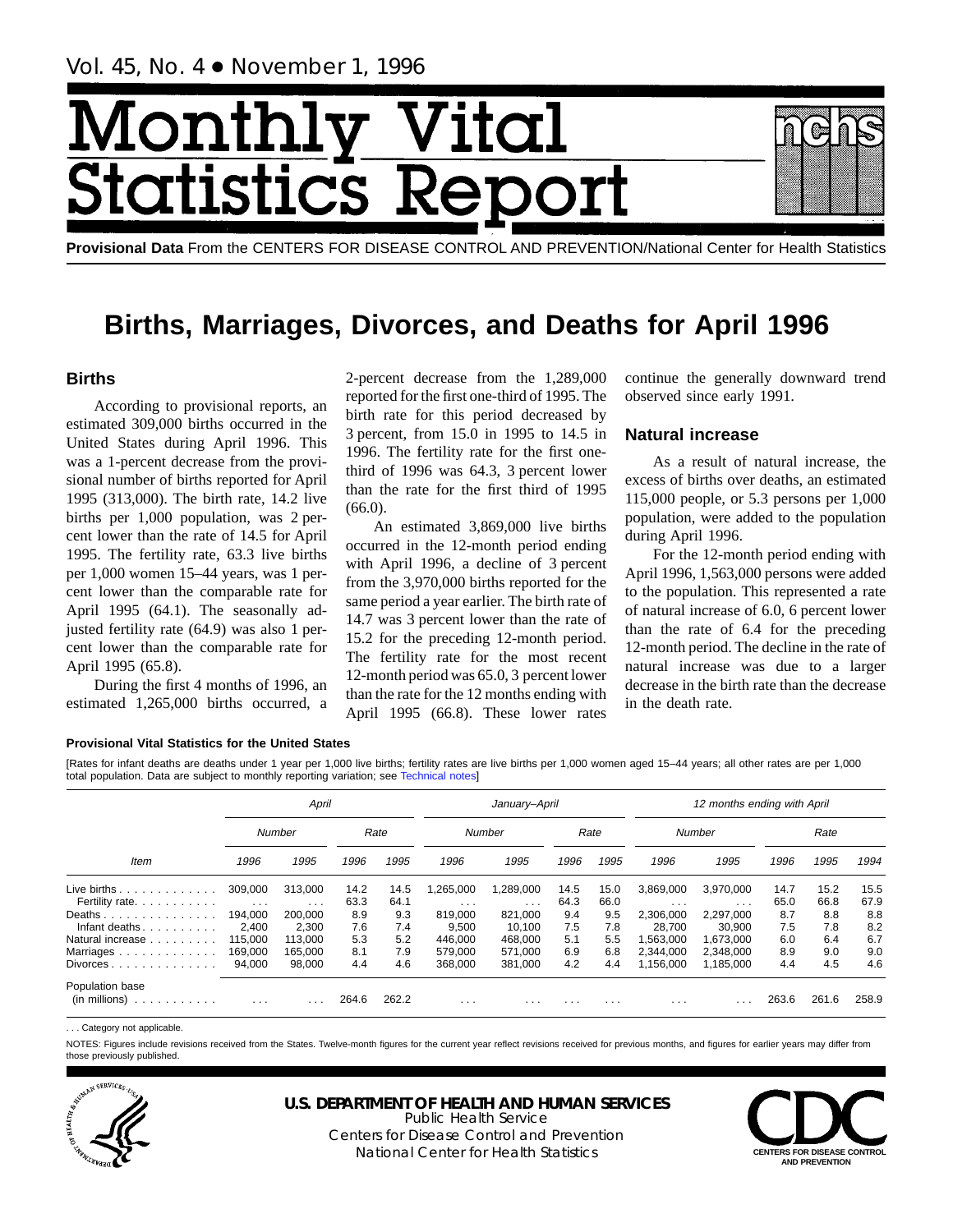# **Marriages**

An estimated 169,000 couples married in April 1996, 2 percent more than in April a year earlier (165,000). The current monthly marriage rate, 8.1 per 1,000 population, was 3 percent higher than the rate for April 1995 (7.9).

The number of marriages performed in the first one-third of 1996 was 579,000, 1 percent higher than in the comparable period for 1995 (571,000). The marriage rate for the 4-month period in 1996 (6.9) was also 1 percent higher than in 1995 (6.8).

Approximately 2,344,000 marriages were performed during the 12-month period ending with April 1996, a decrease of less than 1 percent from the number for the same period a year earlier (2,348,000). The marriage rate for the current 12-month period (8.9) was 1 percent lower than the 12-month ending rate for April 1995 (9.0).

# **Divorces**

An estimated 94,000 couples divorced in April 1996, 4 percent fewer than the number in April 1995 (98,000). The divorce rate was 4.4 per 1,000 population for April 1996, also 4 percent lower than the rate for April 1995 (4.6).

The number of divorces granted in the first one-third of 1996 was 368,000, 3 percent fewer than the number granted for the same period in 1995 (381,000). The divorce rate for the 4-month period in 1996 (4.2) was 5 percent lower than the rate for the same period in 1995 (4.4).

Approximately 1,156,000 couples divorced during the 12-month period ending with April 1996, 2 percent fewer than the number for the comparable period ending with April 1995 (1,185,000). The decline in the number contributed to a 2-percent decrease in the divorce rate from 4.5 for the 12-month period ending with April 1995 to 4.4 for the current period.

## **Deaths**

For April 1996 there were an estimated 194,000 deaths in the United States. The death rate was 8.9 deaths per 1,000 population, 4 percent lower than



**13**

**14**

**15**

**16**

**17**

**18**



**Provisional seasonally adjusted fertility rates per 1,000 women aged 15–44 years: United States, 1992–96**



**Provisional marriage rates per 1,000 population by month: United States, 1994–96**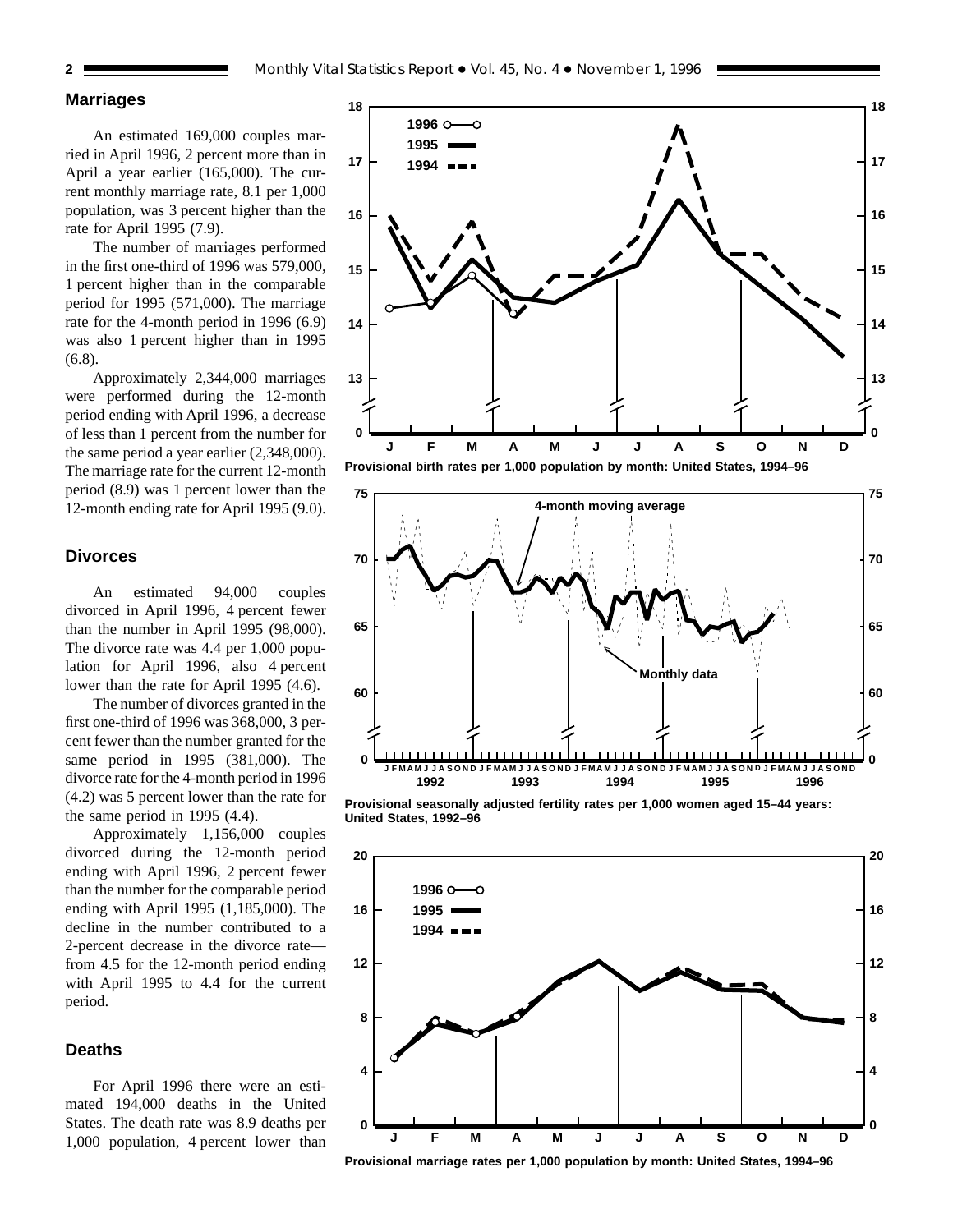the rate of 9.3 for April a year earlier. Among the 194,000 deaths for April 1996 were 2,400 deaths at ages under 1 year.

According to provisional statistics, there were 819,000 deaths during the first 4 months of 1996, a decrease of less than 1 percent from the first 4 months of 1995 (821,000). The death rate, 9.4 per 1,000 population, was 1 percent lower than the rate for January–April 1995 (9.5). Among the 819,000 deaths for the first 4 months of 1996 were 9,500 deaths at ages under 1 year, yielding an infant mortality rate of 7.5 per 1,000 live births compared with a rate of 7.8 for the comparable 4-month period in 1995.

The death rate for the 12 months ending with April 1996 was 8.7 deaths per 1,000 population, 1 percent lower than the rate for the comparable 12-month period a year earlier (8.8). The infant mortality rate for this 12-month period was 7.5 per 1,000 live births, 4 percent lower than the rate of 7.8 for the 12 months ending with April 1995.

*Current Mortality Sample, 12 months ending with March 1996*—The provisional death rate for the 12 months ending with March 1996 was 877.6 per 100,000 population, 1 percent higher than the rate of 872.2 for the 12-month period ending March 1995. The provisional age-adjusted death rate for the 12-month period ending with March 1996 was 500.8 per 100,000 U.S. standard million population, 1 percent lower than the rate of 505.5 for the 12-month period ending with March 1995. Age-adjusted death rates control for changes and variations in the age composition of the population; therefore, they are better indicators than crude rates for showing changes in mortality risk over time and for showing differences between race-sex groups within the population. Among the race-sex groups, the estimated age-adjusted death rates decreased for white males. By age the death rate for the total population decreased for the following age groups: Under 1 year, 55–64 years, and 65–74 years.

Among the major causes of death, the estimated death rate decreased between the two successive 12-month periods for Malignant neoplasms of genital organs. The death rate increased between the two



**Provisional death rates per 1,000 population by month: United States, 1994–96**



**Provisional infant mortality rates per 1,000 live births by month: United States, 1994–96**



**Provisional birth rates per 1,000 population for successive 12-month periods ending with month indicated: United States, 1992–96**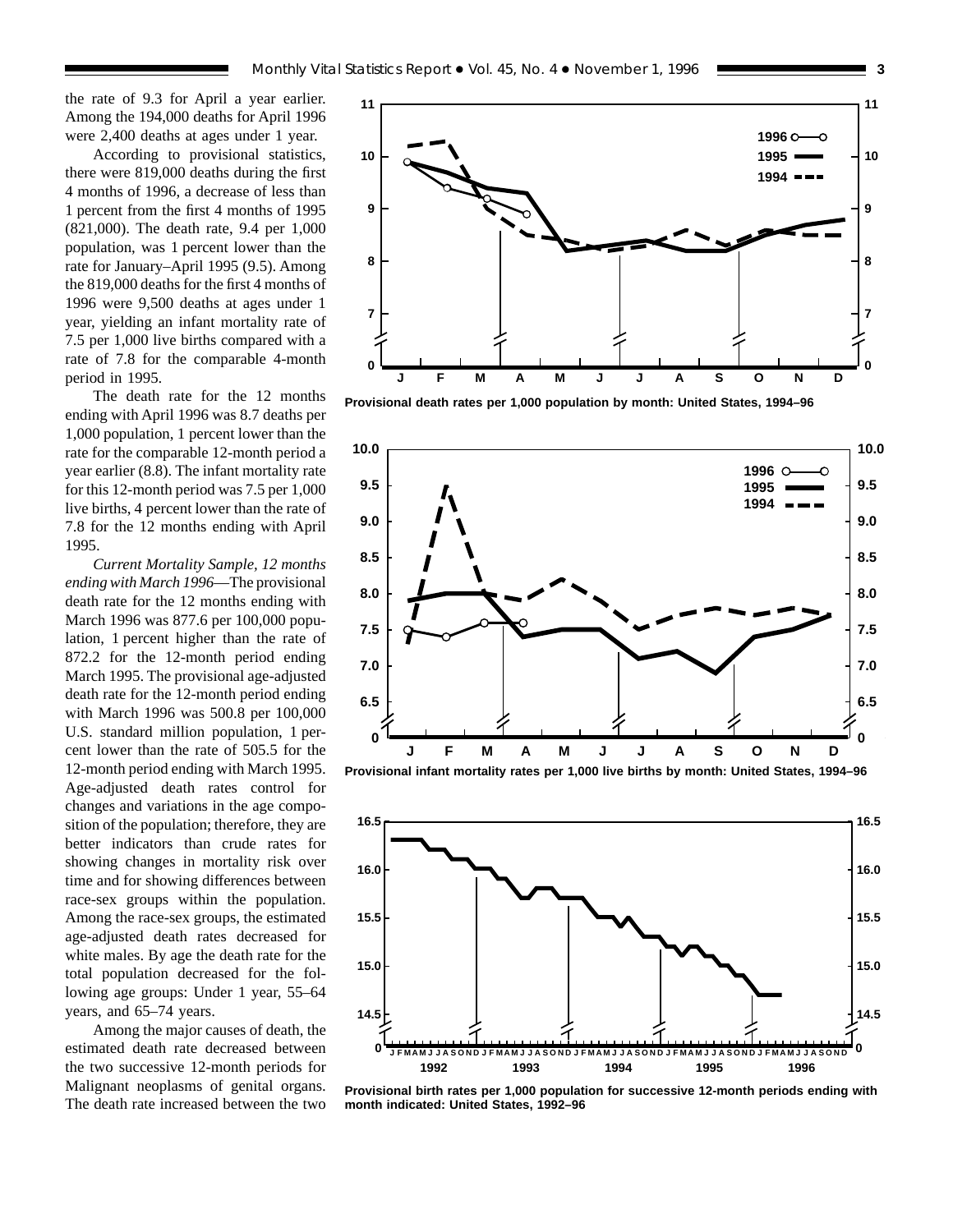successive 12-month periods for Diabetes mellitus, Hypertension with or without renal disease, and Alzheimer's disease. The increase for Alzheimer's disease may reflect changes in diagnostic practices rather than real increases in mortality from this cause.

The death rate for injury by firearms for the 12 months ending with March 1996 was 13.5 per 100,000 population, a decrease from the rate of 14.5 for the comparable 12-month period a year earlier.

The infant mortality rate for the 12 months ending with March 1996 was 743.5 per 100,000 live births, 6 percent lower than the rate of 786.5 for the same 12-month period a year earlier. For infants under 28 days of age, the 12-month rate ending March 1996 was 472.7 compared with a rate of 496.8 for the 12-month period a year earlier. The infant mortality rate for infants 28 days–11 months of age was 269.8 compared with a rate of 289.2 for the 12-month period a year earlier. The changes in the mortality rates for infants under 28 days of age and for infants aged 28 days–11 months were not statistically significant. Among causes of infant death, the infant mortality rate showed no significant change between the two successive 12-month periods.



**Provisional marriage rates per 1,000 population for successive 12-month periods ending with month indicated: United States, 1992–96**



**Provisional divorce rates per 1,000 population for successive 12-month periods ending with month indicated: United States, 1992–96**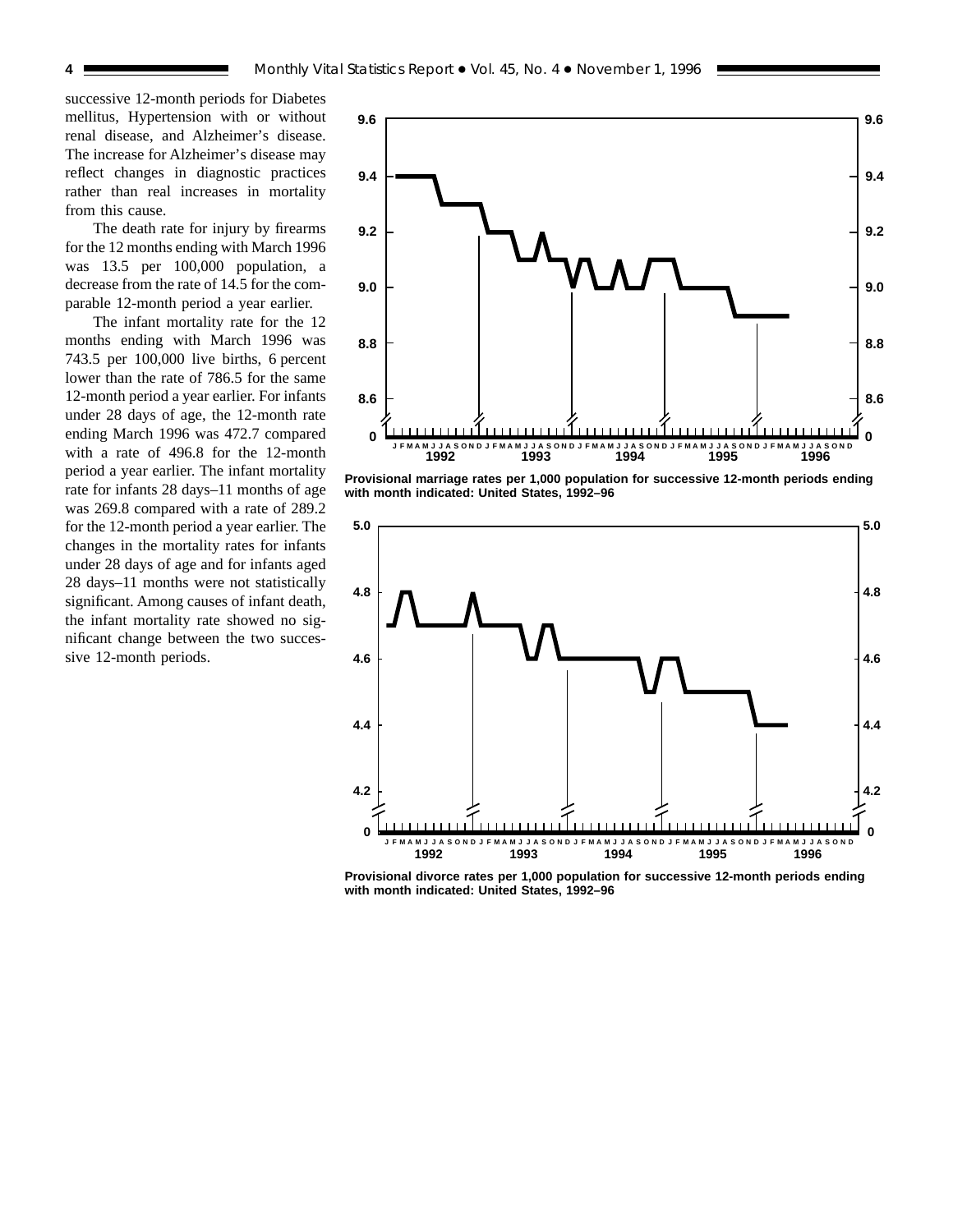



**Provisional death rates per 1,000 population for successive 12-month periods ending with month indicated: United States, 1992–96**



**Provisional infant mortality rates per 1,000 live births for successive 12-month periods ending with month indicated: United States, 1992–96**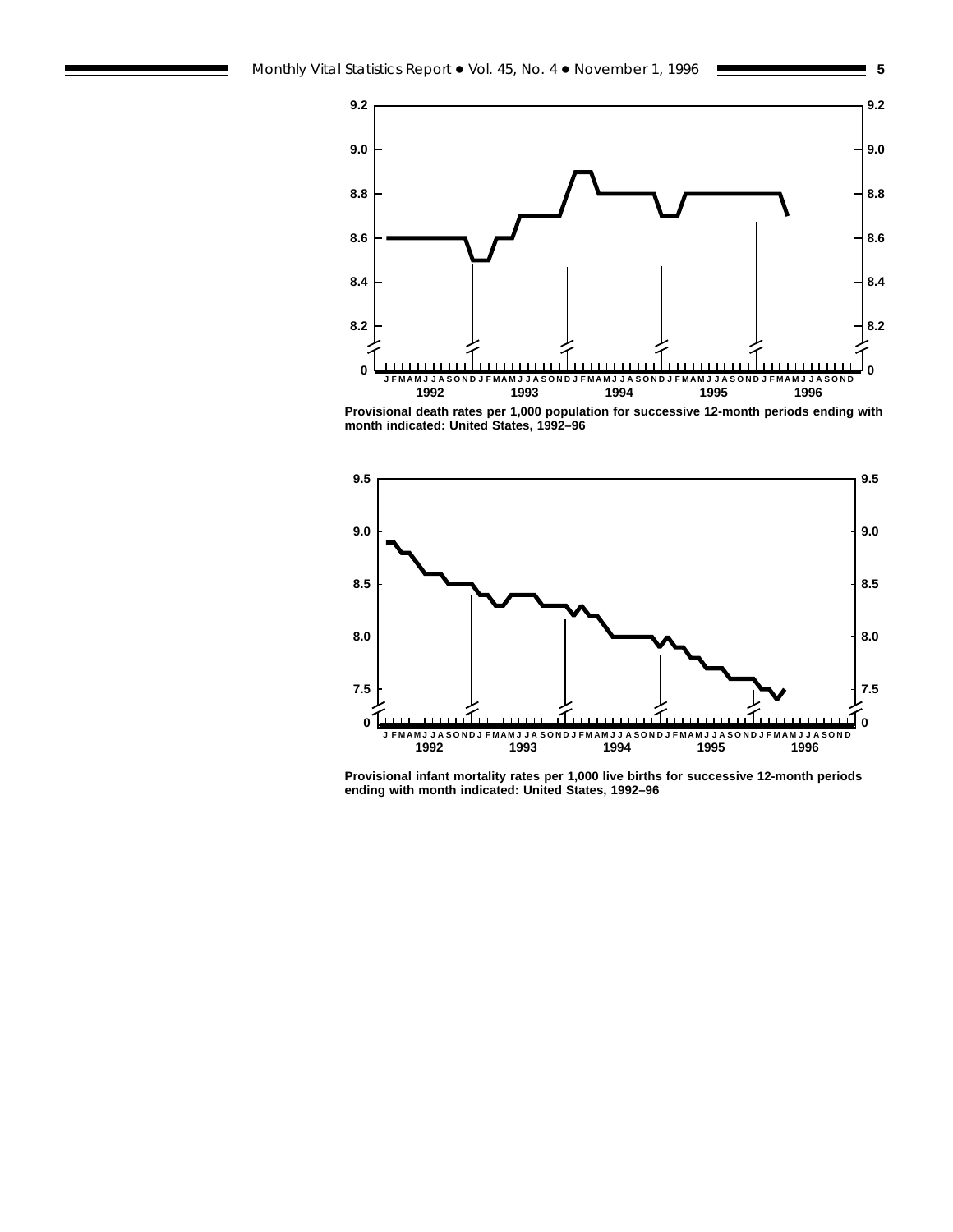### **Table 1. Provisional number of live births, marriages, divorces, deaths, and infant deaths and rates, by month: United States, January 1995–April 1996**

[Data are provisional and are subject to monthly reporting variation; see [Technical notes\]](#page-16-0)

|                                                                                                      |         |                                 | Live births                              |                        | Marriages |                                 |         | <b>Divorces</b>                 |         | Deaths                          |        | Infant deaths                    |
|------------------------------------------------------------------------------------------------------|---------|---------------------------------|------------------------------------------|------------------------|-----------|---------------------------------|---------|---------------------------------|---------|---------------------------------|--------|----------------------------------|
|                                                                                                      |         |                                 | Rate per 1,000 women<br>aged 15-44 years |                        |           |                                 |         |                                 |         |                                 |        |                                  |
| Period<br>1995:                                                                                      | Number  | Rate per<br>1.000<br>population | Unadjusted                               | Seasonally<br>adjusted | Number    | Rate per<br>1,000<br>population | Number  | Rate per<br>1.000<br>population | Number  | Rate per<br>1,000<br>population | Number | Rate per<br>1,000<br>live births |
|                                                                                                      |         |                                 |                                          |                        |           |                                 |         |                                 |         |                                 |        |                                  |
| January                                                                                              | 350,000 | 15.8                            | 69.4                                     | 72.8                   | 111,000   | 5.1                             | 96,000  | 4.3                             | 220,000 | 9.9                             | 2,700  | 7.9                              |
| February                                                                                             | 287,000 | 14.3                            | 63.1                                     | 64.3                   | 146.000   | 7.5                             | 89,000  | 4.4                             | 194,000 | 9.7                             | 2,400  | 8.0                              |
| March                                                                                                | 338,000 | 15.2                            | 67.1                                     | 68.0                   | 148,000   | 6.8                             | 98,000  | 4.4                             | 208,000 | 9.4                             | 2,700  | 8.0                              |
| April<br>.                                                                                           | 313,000 | 14.5                            | 64.1                                     | 65.8                   | 165,000   | 7.9                             | 98,000  | 4.6                             | 200,000 | 9.3                             | 2,300  | 7.4                              |
| May<br>$\begin{array}{cccccccccccccc} . & . & . & . & . & . & . & . & . & . & . & . & . \end{array}$ | 321,000 | 14.4                            | 63.5                                     | 64.0                   | 238,000   | 10.7                            | 103,000 | 4.6                             | 184,000 | 8.2                             | 2,500  | 7.5                              |
| June                                                                                                 | 318,000 | 14.8                            | 65.2                                     | 63.8                   | 263,000   | 12.2                            | 104,000 | 4.8                             | 180,000 | 8.3                             | 2,400  | 7.5                              |
| July                                                                                                 | 337.000 | 15.1                            | 66.6                                     | 64.0                   | 224,000   | 10.0                            | 97.000  | 4.4                             | 188.000 | 8.4                             | 2,400  | 7.1                              |
| August $\ldots$ , $\ldots$                                                                           | 364.000 | 16.3                            | 72.1                                     | 68.0                   | 254,000   | 11.4                            | 99,000  | 4.4                             | 184,000 | 8.2                             | 2,400  | 7.2                              |
| September.                                                                                           | 331.000 | 15.3                            | 67.6                                     | 63.7                   | 219,000   | 10.1                            | 99,000  | 4.6                             | 178.000 | 8.2                             | 2,200  | 6.9                              |
| October<br>and a state and                                                                           | 328,000 | 14.7                            | 64.9                                     | 65.2                   | 224,000   | 10.0                            | 98,000  | 4.4                             | 190,000 | 8.5                             | 2,500  | 7.4                              |
| November                                                                                             | 306.000 | 14.1                            | 62.6                                     | 64.6                   | 174,000   | 8.0                             | 95,000  | 4.4                             | 188,000 | 8.7                             | 2,300  | 7.5                              |
| December                                                                                             | 300,000 | 13.4                            | 59.3                                     | 61.6                   | 169,000   | 7.6                             | 92,000  | 4.1                             | 197,000 | 8.8                             | 2,400  | 7.7                              |
| 1996:                                                                                                |         |                                 |                                          |                        |           |                                 |         |                                 |         |                                 |        |                                  |
| January.                                                                                             | 320,000 | 14.3                            | 63.5                                     | 66.6                   | 109,000   | 5.0                             | 96,000  | 4.3                             | 221,000 | 9.9                             | 2,400  | 7.5                              |
| February                                                                                             | 302.000 | 14.4                            | 64.1                                     | 65.4                   | 155.000   | 7.7                             | 86,000  | 4.1                             | 198.000 | 9.4                             | 2,300  | 7.4                              |
| March                                                                                                | 334.000 | 14.9                            | 66.3                                     | 67.2                   | 147,000   | 6.8                             | 92,000  | 4.1                             | 206,000 | 9.2                             | 2,500  | 7.6                              |
| April<br>.                                                                                           | 309.000 | 14.2                            | 63.3                                     | 64.9                   | 169,000   | 8.1                             | 94.000  | 4.4                             | 194.000 | 8.9                             | 2.400  | 7.6                              |

<sup>1</sup>The method of seasonal adjustment, developed by the U.S. Bureau of the Census, is described in The X-11 Variant of the Census Method II Seasonal Adjustment Program, Technical Paper No. 15 (1967 revision).

NOTE: Figures include all revisions received from the States and, therefore, may differ from those previously published.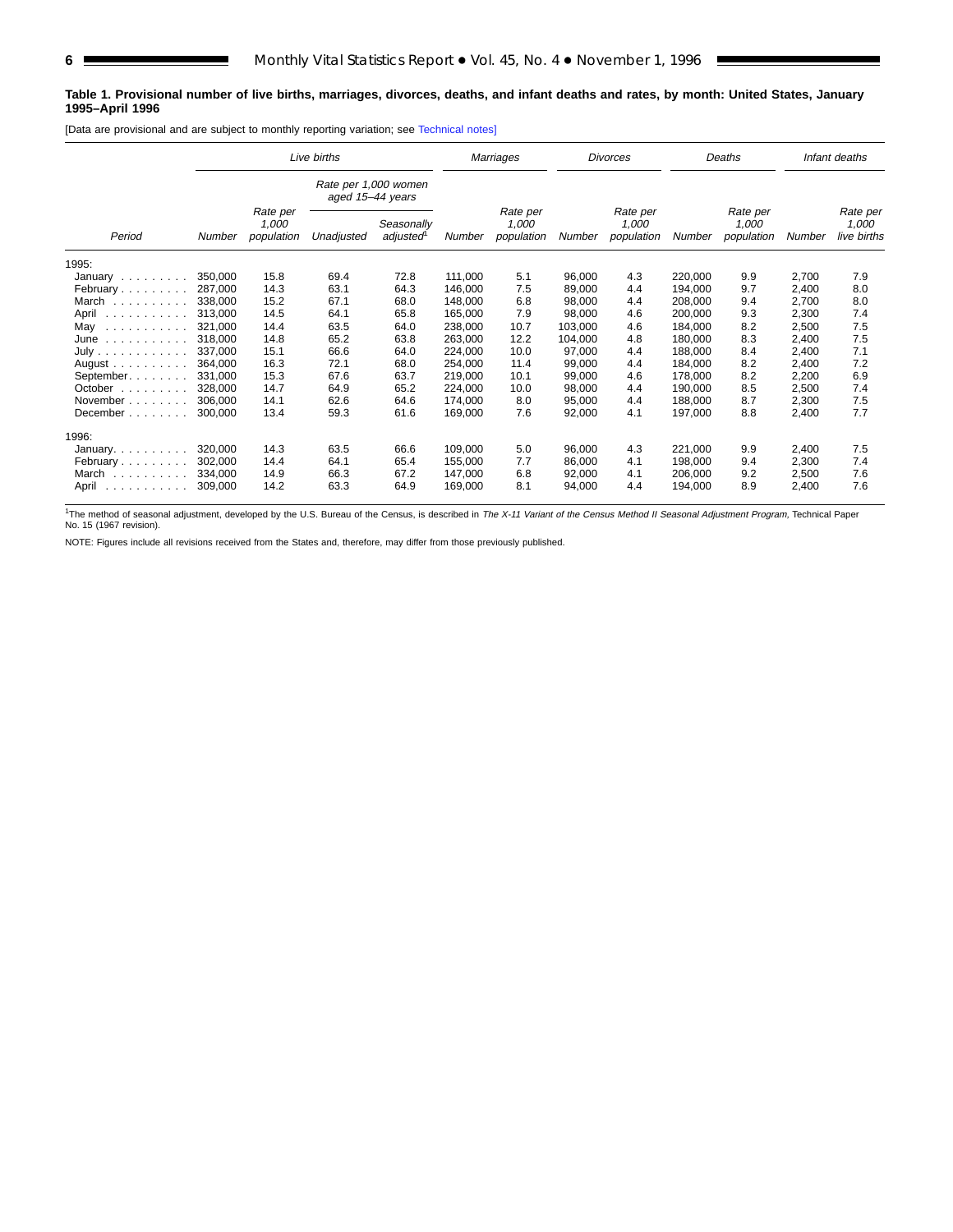# <span id="page-6-0"></span>**Table 2. Provisional number of live births and deaths: Each division and State, April 1995 and 1996, and cumulative figures, 1994–96**

[Data are estimates by State of residence; see [Technical notes\]](#page-16-0)

|                                                          |                      |                      | Live births          |                      |                      | Deaths               |                      |                      |                      |         |  |
|----------------------------------------------------------|----------------------|----------------------|----------------------|----------------------|----------------------|----------------------|----------------------|----------------------|----------------------|---------|--|
|                                                          |                      | April                |                      | January–April        |                      | April                |                      |                      | January–April        |         |  |
| Area                                                     | 1996                 | 1995                 | 1996                 | 1995                 | 1994                 | 1996                 | 1995                 | 1996                 | 1995                 | 1994    |  |
|                                                          | 9,250                | 14,648               | 54,338               | 58,919               | 55,860               | 9,610                | 9,905                | 38,677               | 42,218               | 40,149  |  |
| Maine $\ldots \ldots \ldots \ldots \ldots \ldots \ldots$ | 1,136                | 1,236                | 4,244                | 4,343                | 4,298                | 973                  | 956                  | 3,961                | 3,815                | 4,038   |  |
|                                                          | 1,047                | 1,090                | 3,992                | 4,844                | 4,347                | 703                  | 743                  | 3,058                | 3,302                | 3,016   |  |
|                                                          | 548                  | 573                  | 2,111                | 2,221                | 1,958                | 370                  | 419                  | 1,731                | 1,846                | 1,618   |  |
| Massachusetts                                            | 2,312                | 7,547                | 27,874               | 26,699               | 26,776               | 5,022                | 4,730                | 17,839               | 20,616               | 18,228  |  |
| Rhode Island                                             | 1,182                | 937                  | 4,026                | 3,679                | 4,079                | 780                  | 850                  | 3,186                | 3,403                | 3,228   |  |
| Connecticut                                              | 3,025                | 3,265                | 12,091               | 17,133               | 14,402               | 1,762                | 2,207                | 8,902                | 9,236                | 10,021  |  |
|                                                          | 47,922               | 45,357               | 169,337              | 168,678              | 178,829              | 30,638               | 32,356               | 127,719              | 133,775              | 132,288 |  |
|                                                          | 23,935               | 24,270               | 88,179               | 84,199               | 92,599               | 13,493               | 15,004               | 56,937               | 60.784               | 61,077  |  |
|                                                          | 12,234               | 8,399                | 31,518               | 33,705               | 34,492               | 6,348                | 6,139                | 25,544               | 27,073               | 25,144  |  |
| Pennsylvania                                             | 11,753               | 12,688               | 49,640               | 50,774               | 51,738               | 10,797               | 11,213               | 45,238               | 45,918               | 46,067  |  |
|                                                          | 144,340              | 50,327               | <sup>1</sup> 176,667 | 197,043              | 210,626              | 129,468              | 32,762               | 1119,514             | 135,926              | 140,914 |  |
|                                                          | 12,854               | 12,617               | 48,801               | 48,205               | 54,767               | 9,351                | 9,967                | 37,353               | 36,928               | 39,067  |  |
|                                                          | $  -$                | 6,226                | $\sim$ $\sim$ $\sim$ | 22,111               | 26,577               | $\sim$ $\sim$ $\sim$ | 4,503                | $\sim$ $\sim$ $\sim$ | 17,638               | 18,536  |  |
|                                                          | 14,518               | 14,833               | 59,258               | 59,460               | 60,667               | 8,809                | 8,653                | 36,569               | 37,770               | 37,907  |  |
|                                                          | 10,956               | 11,485               | 46,364               | 45,717               | 45,315               | 7,415                | 6,148                | 29,392               | 28,303               | 29,285  |  |
|                                                          | 6,012                | 5,166                | 22,244               | 21,550               | 23,300               | 3,893                | 3,491                | 16,200               | 15,287               | 16,119  |  |
|                                                          |                      |                      |                      |                      |                      |                      |                      |                      |                      |         |  |
|                                                          | 19,963               | 21,819               | 84,214               | 82,576               | 82,922               | 15,700               | 15,493               | 62,955               | 61,592               | 60,542  |  |
| Minnesota                                                | 5,348                | 5,126                | 20,751               | 20,021               | 21,165               | 3,061                | 3,019                | 12,800               | 12,755               | 12,743  |  |
|                                                          | 2,498                | 2,483                | 10,851               | 10,484               | 10,879               | 3,895                | 2,292                | 12,203               | 8,742                | 9,293   |  |
|                                                          | 5,070                | 6,159                | 24,804               | 25,343               | 24,931               | 4,266                | 5,979                | 19,912               | 22,174               | 20,114  |  |
|                                                          | 711                  | 722                  | 2,725                | 2,863                | 2,767                | 492                  | 506                  | 1,991                | 2,116                | 2,021   |  |
|                                                          | 891                  | 793                  | 3,041                | 3,489                | 3,480                | 508                  | 512                  | 1,964                | 2,317                | 2,421   |  |
| Nebraska                                                 | 1,988                | 2,119                | 7,832                | 7,726                | 7,444                | 1,325                | 1,300                | 5,365                | 5,286                | 5,170   |  |
|                                                          | 3,457                | 4,417                | 14,210               | 12,650               | 12,256               | 2,153                | 1,885                | 8,720                | 8,202                | 8,780   |  |
|                                                          | 54,650               | 51,415               | 212,938              | 218,468              | 214,652              | 37,960               | 36,620               | 159.633              | 157,809              | 152,182 |  |
|                                                          | 912                  | 747                  | 3,447                | 3,140                | 3,362                | 538                  | 505                  | 2,221                | 2,111                | 2,134   |  |
|                                                          | 6,395                | 5,327                | 23,314               | 23,769               | 20,481               | 3,438                | 3,212                | 14,406               | 14,003               | 12,982  |  |
| District of Columbia                                     | 657                  | 686                  | 2,689                | 2,958                | 3,251                | 484                  | 536                  | 2,106                | 2,250                | 2,385   |  |
|                                                          | 7,302                | 7,836                | 26,663               | 33,051               | 29,925               | 4,328                | 4,988                | 18,153               | 19,033               | 18,857  |  |
| West Virginia                                            | 2,019                | 1,964                | 6,717                | 7,343                | 7,600                | 1,750                | 1,626                | 6,299                | 7,046                | 7,447   |  |
|                                                          | 10,614               | 7,970                | 36,021               | 32,849               | 33,040               | 5,785                | 5,379                | 23,867               | 23,220               | 23,257  |  |
| South Carolina                                           | 3,670                | 3,709                | 16,669               | 15,987               | 17,458               | 2,641                | 3,104                | 12,210               | 11,749               | 10,609  |  |
| Georgia                                                  | 8,602                | 7,766                | 37,820               | 38,657               | 35,720               | 5,082                | 4,366                | 22,072               | 20,790               | 20,568  |  |
|                                                          | 14,479               | 15,410               | 59,598               | 60,714               | 63,815               | 13,914               | 12,904               | 58,299               | 57,607               | 53,943  |  |
|                                                          | 18,687               | 17,229               | 70,503               | 72,403               | 77,437               | 13,143               | 13,019               | 55,514               | 56,403               | 56,875  |  |
|                                                          | 4,362                | 3,727                | 17,400               | 15,984               | 17,083               | 3,400                | 3,078                | 13,735               | 14,345               | 13,836  |  |
|                                                          | 5,769                | 4,626                | 19,946               | 22,619               | 25,743               | 3,787                | 4,027                | 16,194               | 17,415               | 17,130  |  |
|                                                          | 4,627                | 5,891                | 20,330               | 20,725               | 20,292               | 3,786                | 3,727                | 15,982               | 15,335               | 16,121  |  |
|                                                          | 3,929                | 2,985                | 12,827               | 13,075               | 14,319               | 2,170                | 2,187                | 9,603                | 9,308                | 9,788   |  |
|                                                          |                      |                      |                      |                      |                      |                      |                      |                      |                      |         |  |
|                                                          | 34,377               | 37,164               | 157,623              | 166,800              | 157,353              | 19,837               | 19,081               | 88,502               | 84,569               | 88,169  |  |
|                                                          | 2,845                | 2,945                | 11,423               | 10.874               | 11,413               | 2,229                | 2,335                | 9,083                | 8,665                | 9,924   |  |
|                                                          | 4,563                | 3,984                | 21,825               | 22,717               | 23,610               | 4,053                | 2,940                | 15,929               | 13,839               | 15,370  |  |
|                                                          | 3,114                | 3,574                | 14,352               | 14,758               | 15,321               | 2,759                | 2,781                | 12,004               | 11,512               | 11,541  |  |
| $Texas2$                                                 | 23,855               | 26,661               | 110,023              | 118,451              | 107,009              | 10,796               | 11,025               | 51,486               | 50,553               | 51,334  |  |
|                                                          | 19,356               | 19,885               | 80,916               | 82,298               | 77,315               | 11,850               | 10,908               | 41,545               | 39,734               | 37,251  |  |
| Montana                                                  | 919                  | 876                  | 3,545                | 3,548                | 3,443                | 611                  | 633                  | 2,620                | 2,649                | 2,476   |  |
|                                                          | 1,648                | 1,343                | 6,247                | 5,485                | 5,848                | 718                  | 635                  | 2,875                | 2,807                | 2,909   |  |
|                                                          | 569                  | 479                  | 2,033                | 2,134                | 2,025                | 293                  | 303                  | 1,147                | 1,274                | 1,154   |  |
|                                                          | 3,846                | 4,057                | 15,924               | 17,226               | 17,594               | 2,289                | 2,069                | 9,086                | 8,685                | 8,305   |  |
|                                                          | 1,934                | 2,001                | 8,842                | 8,665                | 9,140                | 1,204                | 1,266                | 4,532                | 4,422                | 4,374   |  |
|                                                          | 5,370                | 5,378                | 25,281               | 25,924               | 18,419               | 4,522                | 3,799                | 12,721               | 11,872               | 10,248  |  |
|                                                          | 3,481                | 3,486                | 12,781               | 12,502               | 12,641               | 1,022                | 828                  | 3,844                | 3,578                | 3,687   |  |
|                                                          | 1,589                | 2,265                | 6,263                | 6,814                | 8,205                | 1,191                | 1,375                | 4,720                | 4,447                | 4,098   |  |
|                                                          | 54,304               | 55,184               | 226,948              | 233,492              | 235,131              | 21,150               | 29,410               | 107,983              | 109,338              | 101,760 |  |
| Washington                                               | 6,710                | 6,115                | 26,877               | 24,391               | 23,715               | 3,447                | 4,306                | 14,107               | 13,244               | 13,593  |  |
|                                                          | 3,788                | 3,557                | 15,445               | 14,703               | 14,757               | 1,983                | 2,230                | 12,685               | 9,925                | 9,965   |  |
|                                                          |                      |                      |                      | 184,955              | 185,527              |                      | 22,036               |                      |                      |         |  |
|                                                          | 41,515               | 43,066<br>798        | 175,207              |                      |                      | 14,852               | 199                  | 77,725               | 82,798<br>714        | 74,947  |  |
|                                                          | 975                  |                      | 3,356                | 3,509                | 4,919                | 205                  |                      | 729                  |                      | 788     |  |
|                                                          | 1,316                | 1,648                | 6,063                | 5,934                | 6,213                | 663                  | 639                  | 2,737                | 2,657                | 2,467   |  |
|                                                          | $\sim$ $\sim$ $\sim$ | $\sim$ $\sim$ $\sim$ | $\sim$ $\sim$ $\sim$ | $\sim$ $\sim$ $\sim$ | $\sim$ $\sim$ $\sim$ | $\sim$ $\sim$ $\sim$ | $\sim$ $\sim$ $\sim$ | $\sim$ $\sim$ $\sim$ | $\sim$ $\sim$ $\sim$ |         |  |

- - - Data not available.

 $1$ Excludes figures for State(s) shown below as not available.

<sup>2</sup>Figures include adjustments for varying lengths of reporting periods; see [Technical notes.](#page-16-0)

3Data for Puerto Rico are not included in U.S. total figures.

NOTES: Figures include all revisions received from the States. Cumulative figures for the current year reflect revisions received for previous months, and figures for earlier years may differ from those previously published.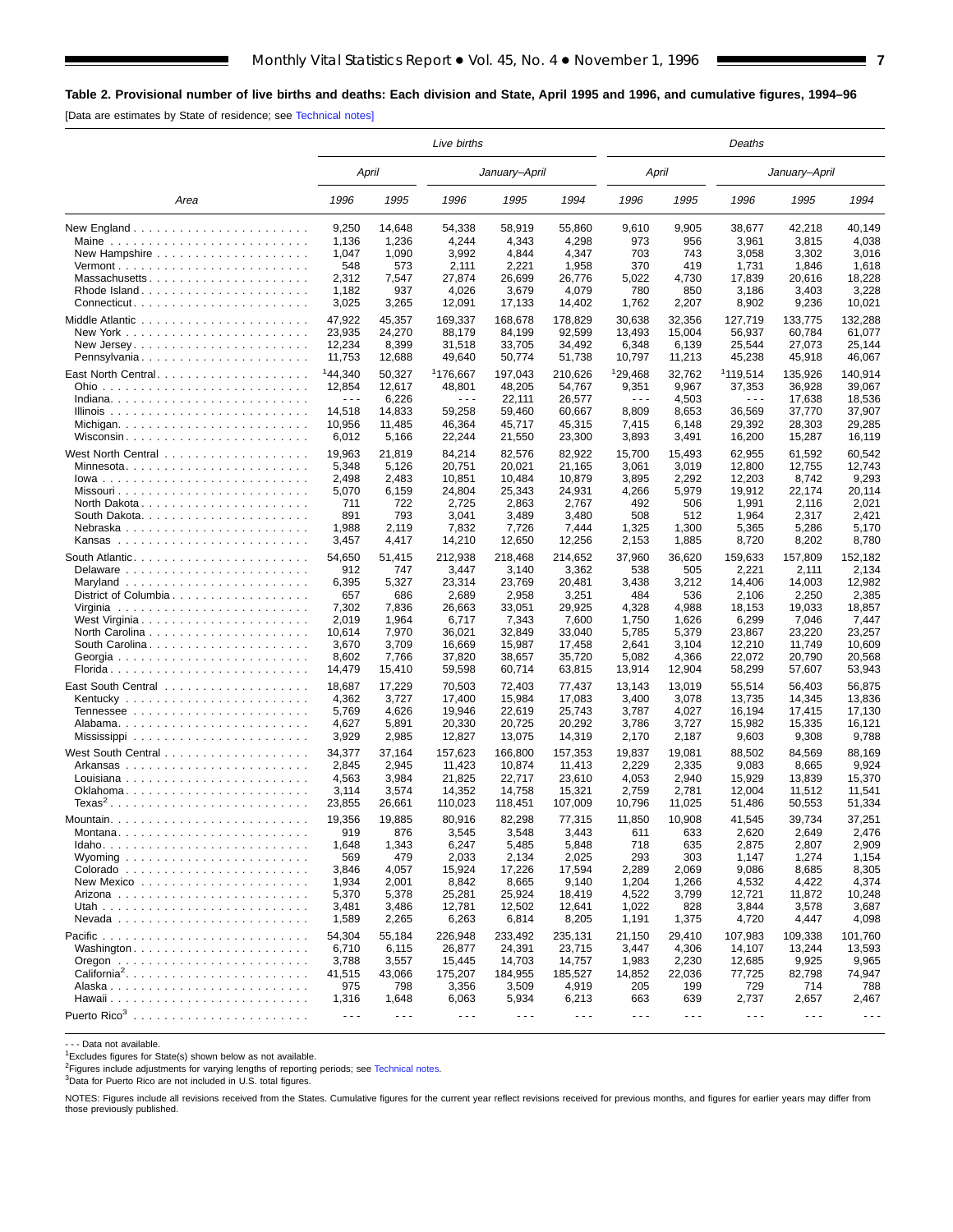## **Table 3. Provisional number of marriages and divorces: Each division and State, April 1995 and 1996, and cumulative figures, 1994–96**

[By State of occurrence. Number of events reported; see [Technical notes.](#page-16-0) Divorces include reported annulments]

|                                                     |                      |                      | <b>Marriages</b>     |                      |                      |                             |                             | Divorces                      |                               |                             |
|-----------------------------------------------------|----------------------|----------------------|----------------------|----------------------|----------------------|-----------------------------|-----------------------------|-------------------------------|-------------------------------|-----------------------------|
|                                                     |                      | April                |                      | January-April        |                      |                             | April                       |                               | January-April                 |                             |
| Area                                                | 1996                 | 1995                 | 1996                 | 1995                 | 1994                 | 1996                        | 1995                        | 1996                          | 1995                          | 1994                        |
|                                                     | 3,632<br>252         | 4,983<br>429         | 15,576<br>1,503      | 18,476<br>1,452      | 24,978<br>1,636      | 2,936<br>521                | 4,577<br>517                | 11.450<br>1,411               | 12,674<br>1,541               | 12.180<br>1,322             |
|                                                     | 415                  | 325                  | 1,696                | 1,579                | 1,756                | 312                         | 363                         | 1,508                         | 1,578                         | 1,619                       |
| $Vermont$                                           | 211                  | 260                  | 1,048                | 1,165                | 974                  | 156                         | 131                         | 835                           | 1,024                         | 917                         |
| Massachusetts                                       | 1,029                | 2,070                | 6,150                | 9,413                | 15,320               | 928                         | 2,555                       | 3,366                         | 4,314                         | 3,795                       |
| Rhode Island                                        | 481<br>1,244         | 452<br>1,447         | 1,424<br>3,755       | 1,209<br>3,658       | 1,290<br>4,002       | 223<br>796                  | 216<br>795                  | 1,017<br>3,313                | 1,140<br>3,077                | 1,041<br>3,486              |
|                                                     |                      |                      |                      |                      |                      |                             |                             |                               |                               |                             |
|                                                     | 19,372<br>11,201     | 17.632<br>9,427      | 56,072               | 58,437<br>34,435     | 56,900<br>31,779     | 9,143<br>3,686              | 10,953<br>5,807             | 37,587<br>17,348              | 39,685<br>18,779              | 37,863<br>18,312            |
|                                                     | 3,562                | 3,701                | 33,673<br>10,151     | 10,599               | 10,642               | 2,256                       | 2,019                       | 8,256                         | 8,062                         | 7,546                       |
| Pennsylvania                                        | 4,609                | 4,504                | 12,248               | 13,403               | 14,479               | 3,201                       | 3,127                       | 11,983                        | 12,844                        | 12,005                      |
|                                                     | 17,310               | 21,498               | 63,725               | 72,774               | 71,799               | 210,426                     | 211,817                     | <sup>2</sup> 43,556           | <sup>2</sup> 49,096           | <sup>2</sup> 47,700         |
|                                                     | 5,258                | 6,033                | 16,774               | 20,878               | 19,961               | 2,940                       | 4,075                       | 13,125                        | 16,447                        | 15,865                      |
|                                                     | 0                    | 4,072                | 7,101                | 11,678               | 11,206               | $\sim$ $\sim$ $\sim$        | $\sim$ $\sim$ $\sim$        | .                             | .                             | .                           |
|                                                     | 5,906                | 5,571                | 19,516               | 19,874               | 20,385               | 3,031                       | 3,556                       | 11,740                        | 13,183                        | 13,145                      |
| Michigan                                            | 4,089                | 4,159                | 13,589               | 13,933               | 13,717               | 3,225                       | 2,852                       | 13,073                        | 13,672                        | 12,858                      |
| Wisconsin                                           | 2,057                | 1,663                | 6,745                | 6,411                | 6,530                | 1,230                       | 1,334                       | 5,618                         | 5,794                         | 5,832                       |
|                                                     | 9,252                | 8,373                | 33,627               | 32,515               | 31,696               | 7,331                       | 6,382                       | 25,971                        | 24,872                        | 26,530                      |
|                                                     | 2,278                | 1,765                | 6,706                | 5,839                | 5,931                | 1,424                       | 1,353                       | 4,815                         | 4,965                         | 5,467                       |
|                                                     | 1,020                | 1,142                | 4,251                | 4,555                | 4,389                | 1,782                       | 894                         | 4,561                         | 3,813                         | 3,867                       |
|                                                     | 3,057<br>270         | 2,711<br>195         | 12,309<br>932        | 11,342<br>761        | 10,110<br>870        | 2,309<br>201                | 1,909<br>171                | 8,639<br>751                  | 9,124<br>714                  | 8,892<br>706                |
| North Dakota                                        | 447                  | 384                  | 1,363                | 1,568                | 1,511                | 231                         | 229                         | 880                           | 954                           | 923                         |
| Nebraska                                            | 982                  | 852                  | 2,917                | 2,781                | 2,827                | 591                         | 551                         | 2,034                         | 2,081                         | 2,296                       |
|                                                     | 1,198                | 1,324                | 5,149                | 5,669                | 6,058                | 793                         | 1,275                       | 4,291                         | 3,221                         | 4,379                       |
|                                                     | 35,797               | 33,519               | 124,131              | 124,143              | 126,494              | 20,566                      | 17,930                      | 67,095                        | 71,640                        | 75,434                      |
|                                                     | 393                  | 426                  | 1,193                | 1,170                | 1,166                | 299                         | 299                         | 1,096                         | 1,322                         | 1,005                       |
|                                                     | 2,490                | 2,441                | 8,914                | 9,418                | 10,198               | 1,468                       | 1,061                       | 4,586                         | 4,792                         | 5,076                       |
| District of Columbia                                | 152                  | 160                  | 418                  | 430                  | 439                  | 115                         | 199                         | 323                           | 447                           | 701                         |
|                                                     | 4,775                | 4,799                | 15,642               | 17,410               | 18,083               | 2,659                       | 2,523                       | 8,474                         | 8,430                         | 9,238                       |
| West Virginia                                       | 713                  | 893                  | 2,454                | 2,323                | 2,470                | 231                         | 964                         | 1,705                         | 2,732                         | 2,938                       |
| North Carolina                                      | 4,170                | 5,398                | 15,743               | 16,496               | 12,289               | 3,142                       | 3,167                       | 10,494                        | 11,923                        | 11,472                      |
| South Carolina                                      | 3,595                | 3,710                | 12,769               | 12,472               | 15,490               | 1,169                       | 1,511                       | 4,981                         | 4,800                         | 4,807<br>11,919             |
|                                                     | 4,989<br>14,520      | 4,858<br>10,834      | 17,722<br>49,276     | 17,947<br>46,477     | 18,579<br>47,780     | 2,978<br>8,505              | 2,681<br>5,525              | 11,172<br>24,264              | 11,470<br>25,724              | 28,278                      |
|                                                     | 14,219               | 13,053               | 51,648               | 54,740               | 51,190               | 7,400                       | 8,164                       | 32,296                        | 31,462                        | 31,493                      |
|                                                     | 2,666                | 2,845                | 10,512               | 12,879               | 12,962               | 1,892                       | 1,832                       | 7,201                         | 7,557                         | 7,809                       |
|                                                     | 6,380                | 6,768                | 21,358               | 25,567               | 20,015               | 2,425                       | 2,769                       | 11,830                        | 11,026                        | 10,885                      |
|                                                     | 3,667                | 1,828                | 13,790               | 10,411               | 12,033               | 2,348                       | 2,583                       | 8,730                         | 8,110                         | 8,612                       |
|                                                     | 1,506                | 1,612                | 5,988                | 5,883                | 6,180                | 735                         | 980                         | 4,535                         | 4,769                         | 4,187                       |
|                                                     | 19,295               | 20,707               | 86,714               | 92,109               | 96,344               | <sup>2</sup> 10,787         | 211,371                     | 246,022                       | 245,016                       | <sup>2</sup> 48,467         |
|                                                     | 2,793                | 2,643                | 8,747                | 9,273                | 11,462               | 1,025                       | 1,281                       | 3,725                         | 4,369                         | 6,433                       |
|                                                     | 1,845                | 3,395                | 10,182               | 11,252               | 12,420               | $\sim$ $\sim$ $\sim$        | $\sim$ $\sim$ $\sim$        | .                             | .                             |                             |
| Oklahoma                                            | 2,189                | 1,983                | 7,743                | 7,635                | 8,093                | 1,766                       | 1,693                       | 6,728                         | 7,075                         | 7,019                       |
| $Texas3$                                            | 12,468               | 12,686               | 60,042               | 63,949               | 64,369               | 7,996                       | 8,397                       | 35,569                        | 33,572                        | 35,015                      |
|                                                     | 21,957               | 22,122               | 82,911               | 79,897               | 79,149               | 25,916                      | 26,168                      | <sup>2</sup> 21,657           | 223,472                       | 229,216                     |
|                                                     | 328                  | 331                  | 1,329                | 1,245                | 1,313                | 374                         | 311                         | 1,394                         | 1,231                         | 1,363                       |
|                                                     | 892                  | 817                  | 3,756                | 4,213                | 4,448                | 654                         | 555                         | 2,378                         | 2,259                         | 2,499                       |
| Wyoming $\ldots \ldots \ldots \ldots \ldots \ldots$ | 325<br>1,592         | 273<br>2,231         | 1,062<br>7,619       | 1,037<br>8,112       | 971<br>8,376         | 332<br>$\sim$ $\sim$ $\sim$ | 320<br>$\sim$ $\sim$ $\sim$ | 1,047<br>$\sim$ $\sim$ $\sim$ | 1,136<br>$\sim$ $\sim$ $\sim$ | 981<br>$\sim$ $\sim$ $\sim$ |
| New Mexico <sup>4,5</sup>                           | 1,330                | 1,106                | 4,951                | 4,022                | 3,311                | 1,036                       | 875                         | 3,891                         | 3,397                         | 3,134                       |
|                                                     | 3,884                | 3,382                | 12,988               | 12,317               | 12,013               | 2,145                       | 2,161                       | 8,439                         | 8,179                         | 7,611                       |
|                                                     | 1,493                | 1,619                | 5,959                | 6,067                | 5,655                | 945                         | 927                         | 2,918                         | 3,178                         | 3,089                       |
|                                                     | 12,113               | 12,363               | 45,247               | 42,884               | 43,062               | 430                         | 1,019                       | 1,590                         | 4,092                         | $- - -$                     |
|                                                     | 20,903               | 16,201               | 91,289               | 69,328               | 75,856               | 23,283                      | 23,561                      | <sup>2</sup> 16,707           | 216,806                       | 217,579                     |
| Washington                                          | 1,863                | 2,545                | 10,529               | 10,087               | 10,057               | 1,191                       | 1,741                       | 9,070                         | 9,173                         | 9,506                       |
|                                                     | 1,255                | 1,831                | 5,629                | 6,636                | 5,511                | 1,351                       | 1,162                       | 5,134                         | 4,912                         | 5,844                       |
|                                                     | 15,842               | 10,019               | 67,900               | 45,599               | 53,505               | $\sim$ $\sim$ $\sim$        | $\sim$ $\sim$ $\sim$        | - - -                         | $  -$                         | $\sim$ $\sim$ $\sim$        |
|                                                     | 328                  | 324                  | 1,286                | 1,368                | 1,439                | 258                         | 221                         | 935                           | 947                           | 1,097                       |
|                                                     | 1,615                | 1,482                | 5,945                | 5,638                | 5,344                | 483                         | 437                         | 1,568                         | 1,774                         | 1,132                       |
|                                                     | $\sim$ $\sim$ $\sim$ | $\sim$ $\sim$ $\sim$ | $\sim$ $\sim$ $\sim$ | $\sim$ $\sim$ $\sim$ | $\sim$ $\sim$ $\sim$ | $\sim$ $\sim$ $\sim$        | $\sim$ $\sim$ $\sim$        | $\sim$ $\sim$ $\sim$          | $  -$                         | $\sim$ $\sim$ $\sim$        |

- - - Data not available.

<sup>1</sup>Figures for marriages are marriage licenses issued for some counties.

2Excludes figures for State(s) shown below as not available.

<sup>3</sup>Figures include adjustments for varying lengths of reporting periods; see [Technical notes](#page-16-0).

4Figures for marriages are marriage licenses issued.

5Figures for divorces include estimates for some counties.

 $6D$ ata for Puerto Rico are not included in U.S. total figures.

NOTES: Figures include all revisions received from the States. Cumulative figures for the current year reflect revisions received for previous months, and figures for earlier years may differ from those previously published.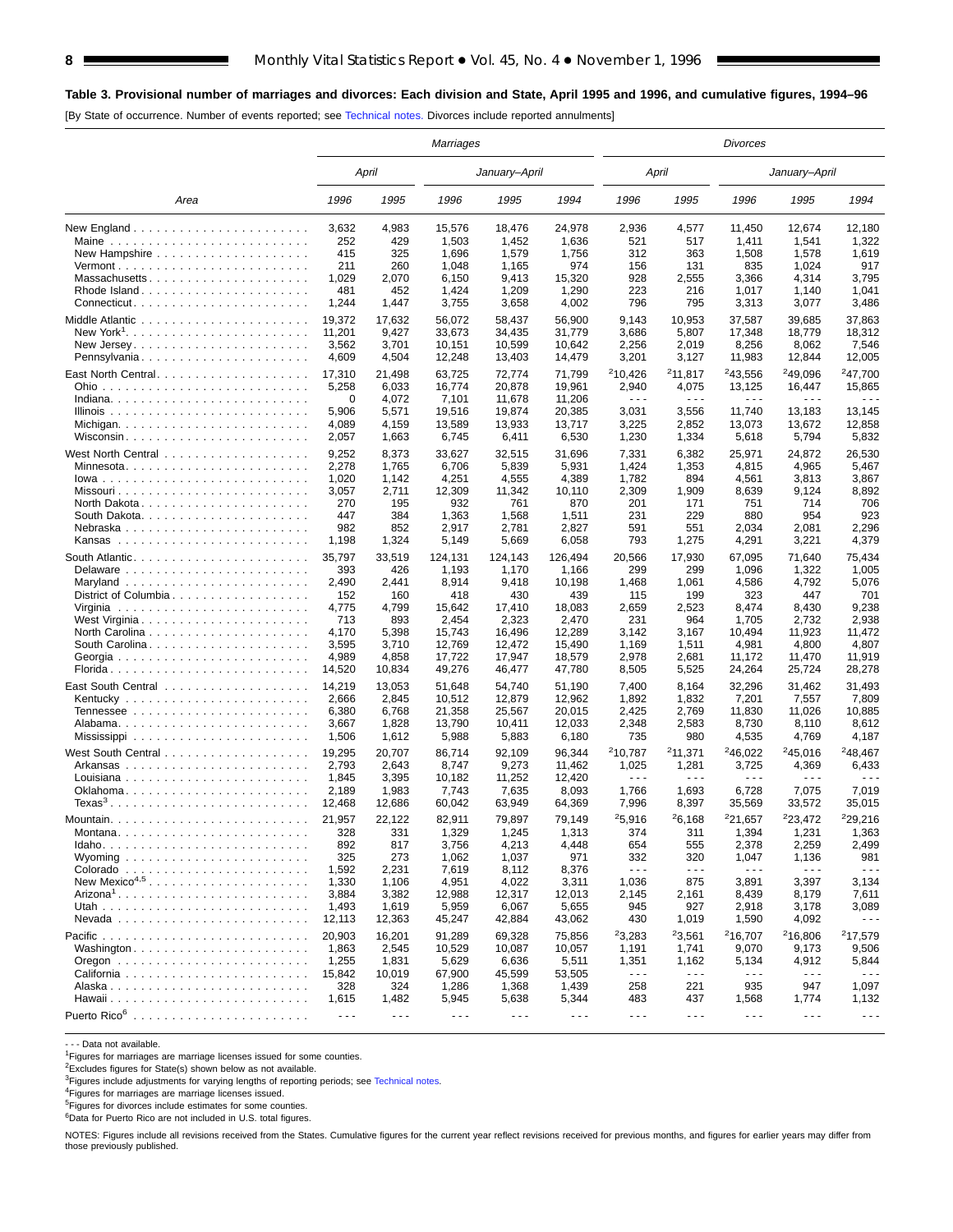### <span id="page-8-0"></span>**Table 4. Provisional number of deaths under 1 year and infant mortality rates: Each division and State, 12 months ending with April 1995 and 1996**

[Data are estimates by State of residence. Figures should be interpreted with caution because of conversion of place of occurrence to place of residence; see [Technical](#page-16-0) [notes.](#page-16-0) Infant mortality rates are deaths under 1 year per 1,000 live births in specified area]

|                    | 12 months ending with April |                      |                      |             |  |  |  |  |  |  |
|--------------------|-----------------------------|----------------------|----------------------|-------------|--|--|--|--|--|--|
|                    | 1996                        |                      | 1995                 |             |  |  |  |  |  |  |
| Area               | Number                      | Rate                 | Number               | Rate        |  |  |  |  |  |  |
|                    | 901                         | 5.5                  | 1,019                | 5.7         |  |  |  |  |  |  |
|                    | 85                          | 6.1                  | 83                   | 5.8         |  |  |  |  |  |  |
| New Hampshire      | 58                          | 4.1                  | 93                   | 6.2         |  |  |  |  |  |  |
|                    | 51                          | 7.6                  | 49                   | 6.6         |  |  |  |  |  |  |
|                    | 381                         | 5.0                  | 487                  | 5.8         |  |  |  |  |  |  |
|                    | 83                          | 6.4                  | 83                   | 6.4         |  |  |  |  |  |  |
|                    | 243                         | 6.1                  | 224                  | 5.0         |  |  |  |  |  |  |
|                    | 3,982                       | 7.5                  | 4,225                | 7.8         |  |  |  |  |  |  |
|                    | 2,045                       | 7.6                  | 2,177                | 8.0         |  |  |  |  |  |  |
|                    | 793                         | 7.0                  | 839                  | 7.2         |  |  |  |  |  |  |
|                    | 1,144                       | 7.6                  | 1,209                | 7.7         |  |  |  |  |  |  |
|                    | 14,510                      | 18.3                 | 5,515                | 8.8         |  |  |  |  |  |  |
|                    | 1,290                       | 8.3                  | 1,351                | 8.7         |  |  |  |  |  |  |
|                    | $\sim$ $\sim$ $\sim$        | .                    | 809                  | 10.3        |  |  |  |  |  |  |
|                    | 1,592                       | 8.6                  | 1,696                | 9.0         |  |  |  |  |  |  |
|                    | 1,127                       | 8.4                  | 1,142                | 8.1         |  |  |  |  |  |  |
|                    | 501                         | 7.4                  | 517                  | 7.7         |  |  |  |  |  |  |
|                    | 1,782                       | 7.0                  | 1,944                | 7.7         |  |  |  |  |  |  |
|                    | 385                         | 6.1                  | 418                  | 6.6         |  |  |  |  |  |  |
|                    | 212                         | 5.8                  | 262                  | 7.4         |  |  |  |  |  |  |
|                    | 577                         | 7.8                  | 615                  | 8.1         |  |  |  |  |  |  |
|                    | 40                          | 4.7                  | 55                   | 6.3         |  |  |  |  |  |  |
|                    | 74                          | 7.3                  | 128                  | 12.0        |  |  |  |  |  |  |
|                    | 174                         | 7.5                  | 202                  | 8.7         |  |  |  |  |  |  |
|                    | 320                         | 8.3                  | 264                  | 7.8         |  |  |  |  |  |  |
|                    |                             |                      |                      |             |  |  |  |  |  |  |
|                    | 5,592                       | 8.6                  | 5,787                | 8.7         |  |  |  |  |  |  |
| Delaware           | 67                          | 6.5                  | 72<br>644            | 7.1         |  |  |  |  |  |  |
|                    | 606                         | 8.4                  |                      | 8.6         |  |  |  |  |  |  |
|                    | 152<br>666                  | 17.5<br>8.0          | 174<br>725           | 18.6<br>7.3 |  |  |  |  |  |  |
|                    | 157                         | 7.7                  | 147                  | 6.9         |  |  |  |  |  |  |
|                    | 957                         | 9.1                  | 998                  | 9.8         |  |  |  |  |  |  |
|                    | 474                         | 9.4                  | 438                  | 8.9         |  |  |  |  |  |  |
|                    | 1,084                       | 9.6                  | 1,061                | 9.5         |  |  |  |  |  |  |
|                    | 1,429                       | 7.6                  | 1,528                | 8.1         |  |  |  |  |  |  |
|                    | 2,068                       | 9.3                  |                      | 9.6         |  |  |  |  |  |  |
|                    | 396                         | 7.6                  | 2,170<br>407         | 8.0         |  |  |  |  |  |  |
|                    | 640                         | 9.0                  | 723                  | 10.0        |  |  |  |  |  |  |
|                    | 630                         | 10.4                 | 620                  | 10.1        |  |  |  |  |  |  |
|                    | 402                         | 10.9                 | 420                  | 10.0        |  |  |  |  |  |  |
|                    |                             |                      |                      |             |  |  |  |  |  |  |
|                    | 3,442                       | 7.3                  | 3,701                | 7.7         |  |  |  |  |  |  |
|                    | 275                         | 7.9                  | 312                  | 9.2         |  |  |  |  |  |  |
|                    | 597                         | 9.0                  | 643                  | 9.5         |  |  |  |  |  |  |
| Texas <sup>2</sup> | 418                         | 9.2                  | 424                  | 9.4<br>7.0  |  |  |  |  |  |  |
|                    | 2,152                       | 6.6                  | 2,322                |             |  |  |  |  |  |  |
|                    | 1,697                       | 7.1                  | 1,770                | 7.1         |  |  |  |  |  |  |
|                    | 82                          | 7.3                  | 99                   | 8.9         |  |  |  |  |  |  |
|                    | 118                         | 6.4                  | 119                  | 7.0         |  |  |  |  |  |  |
|                    | 47                          | 7.6                  | 58                   | 8.9         |  |  |  |  |  |  |
|                    | 350                         | 7.2                  | 360                  | 6.7         |  |  |  |  |  |  |
|                    | 179                         | 6.6                  | 235                  | 8.5         |  |  |  |  |  |  |
|                    | 549                         | 8.1                  | 560                  | 7.6         |  |  |  |  |  |  |
|                    | 230                         | 5.9                  | 221                  | 5.7         |  |  |  |  |  |  |
|                    | 142                         | 6.8                  | 118                  | 5.9         |  |  |  |  |  |  |
|                    | 4,119                       | 5.8                  | 4,636                | 6.3         |  |  |  |  |  |  |
|                    | 263                         | 3.3                  | 426                  | 5.3         |  |  |  |  |  |  |
|                    | 252                         | 5.8                  | 272                  | 6.4         |  |  |  |  |  |  |
|                    | 3,417                       | 6.2                  | 3,738                | 6.4         |  |  |  |  |  |  |
|                    | 68                          | 6.8                  | 76                   | 7.1         |  |  |  |  |  |  |
|                    | 119                         | 6.4                  | 124                  | 6.5         |  |  |  |  |  |  |
|                    | $- - -$                     | $\sim$ $\sim$ $\sim$ | $\sim$ $\sim$ $\sim$ | $- - -$     |  |  |  |  |  |  |

- - - Data not available.

1Excludes figures for State shown below as not available.

<sup>2</sup>Figures include adjustments for varying lengths of reporting periods; see [Technical notes.](#page-16-0)

3Data for Puerto Rico are not included in U.S. total figures.

NOTES: Figures include all revisions received from the States. Figures for the current year reflect revisions received for previous months, and figures for earlier years may differ from those previously published.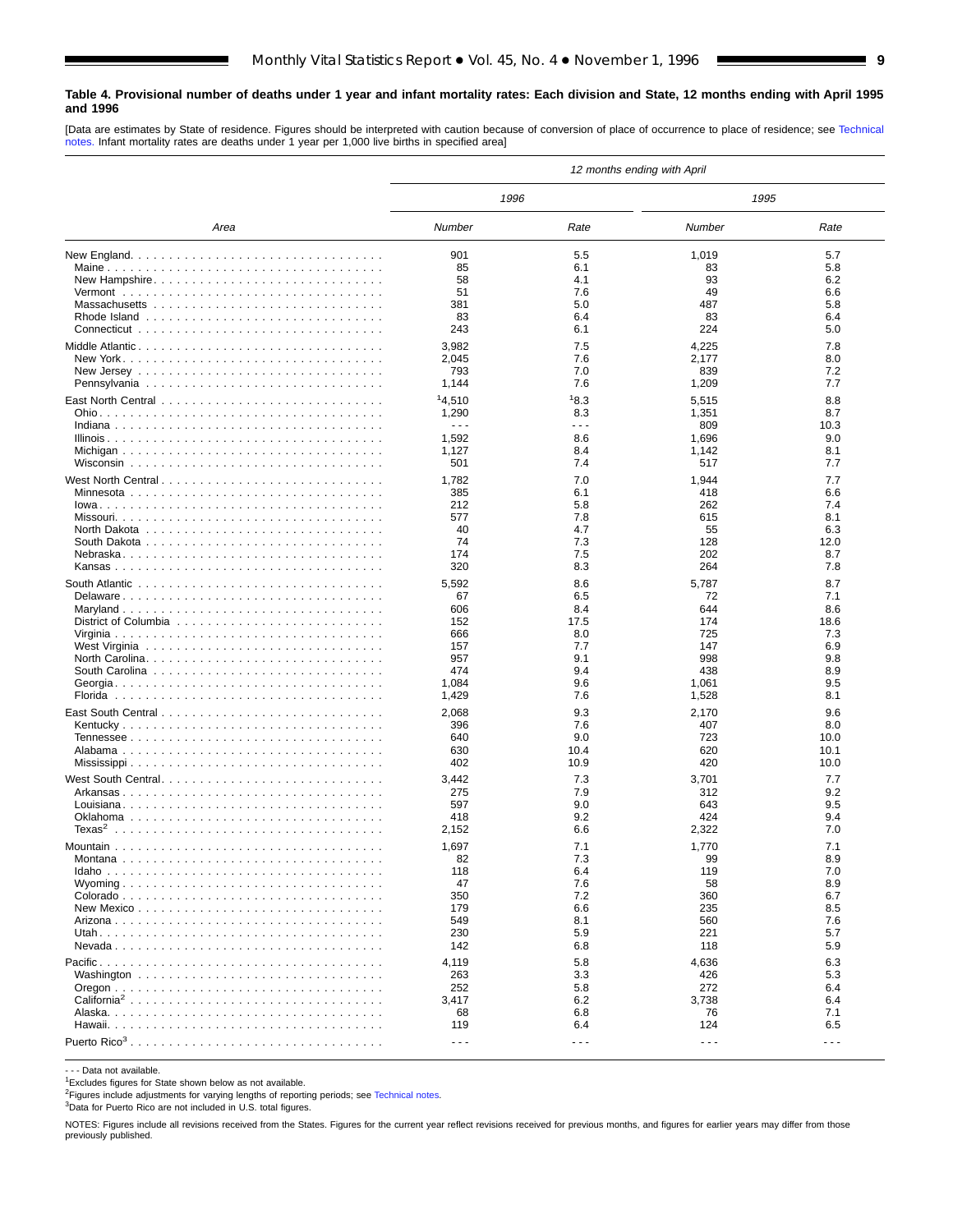### <span id="page-9-0"></span>**Table 5. Provisional number of deaths and death rates, by age, race, and sex, and age-adjusted death rates by race and sex: United States, March 1995 and 1996, cumulative figures 1995 and 1996, and 12 months ending with March 1995 and 1996**

[Data are provisional, estimated from a 10-percent sample of deaths. Age-specific rates on an annual basis per 100,000 population in specified group; age-adjusted rates per<br>100,000 U.S. standard million population; see Tec

|                                                                       | March           |                               |                      |                |                      |                    | January–March    |                      | 12 months ending with March |                      |                      |                      |  |  |
|-----------------------------------------------------------------------|-----------------|-------------------------------|----------------------|----------------|----------------------|--------------------|------------------|----------------------|-----------------------------|----------------------|----------------------|----------------------|--|--|
|                                                                       |                 | 1996                          |                      | 1995           |                      | 1996               |                  | 1995                 | 1996                        |                      | 1995                 |                      |  |  |
| Age, race, and sex                                                    | Number          | Rate                          | Number               | Rate           | Number               | Rate               | Number           | Rate                 | Number                      | Rate                 | Number               | Rate                 |  |  |
| All races, both sexes <sup>1</sup>                                    |                 |                               |                      |                |                      |                    |                  |                      |                             |                      |                      |                      |  |  |
| All ages<br>$\mathcal{A}$ , and a set of the set of the $\mathcal{A}$ | 206,000         | 921.2                         | 208,000              | 935.8          | 625,000              | 951.8              | 622,000          | 963.4                | 2,312,000                   | 877.6                | 2,280,000            | 872.2                |  |  |
|                                                                       |                 |                               |                      |                |                      | <sup>2</sup> 748.4 |                  | <sup>2</sup> 819.9   |                             | <sup>2</sup> 746.2   |                      | <sup>2</sup> 793.8   |  |  |
| Under 1 year.                                                         | 3,880           | 79.1                          | 4,010                | 82.0           | 7,200<br>1,570       | 40.4               | 7,800<br>1,880   | 48.2                 | 28,700<br>6,420             | 40.9                 | 31,000<br>7,050      | 44.4                 |  |  |
| $1-4$ years $\ldots$ $\ldots$ $\ldots$<br>5-14 years.                 |                 |                               |                      |                | 2,190                | 22.9               | 1,980            | 21.2                 | 8,430                       | 22.1                 | 8,750                | 23.2                 |  |  |
| $15 - 24$ years                                                       | 2,870           | 94.4                          | 2,720                | 89.1           | 8,100                | 90.7               | 8,080            | 91.3                 | 34,560                      | 96.2                 | 35,420               | 98.4                 |  |  |
| 25-34 years                                                           | 4,950           | 144.1                         | 4,970                | 142.7          | 14,290               | 141.6              | 14,960           | 147.7                | 57,600                      | 141.6                | 59,190               | 143.4                |  |  |
| 35-44 years                                                           | 8,350           | 229.0                         | 8,400                | 234.2          | 25,910               | 242.4              | 25,710           | 247.1                | 102,850                     | 240.6                | 101,290              | 241.3                |  |  |
| 45-54 years                                                           | 12,400          | 458.0                         | 11,930               | 457.3          | 36,720               | 463.1              | 36,690           | 486.1                | 143,190                     | 454.8                | 137,550              | 454.8                |  |  |
| 55-64 years                                                           | 20,630          | 1,146.1                       | 20,420               | 1,140.3        | 62,000               | 1,174.1            | 61,340           | 1,180.3              | 235,110                     | 1.109.9              | 237,530              | 1,128.4              |  |  |
| 65-74 years                                                           | 42,850          | 2,703.1                       | 43,670               | 2,743.0        | 128,390              | 2,756.5            | 130,910          | 2,831.9              | 476,430                     | 2,539.7              | 482,830              | 2,574.4              |  |  |
| 75-84 years                                                           | 59,080          | 6,161.3                       | 59,830               | 6,368.8        | 180,490              | 6,420.8            | 177,400          | 6,512.6              | 654,660                     | 5,832.2              | 641,660              | 5,805.3              |  |  |
| 85 years and over.                                                    | 51,110          | 16,330.9                      | 52,090               | 17,079.3       | 158,110              | 17,231.3           | 154,830          | 17,508.9             | 561,540                     | 15,330.1             | 537,500              | 15,326.5             |  |  |
| Not stated                                                            | 140             | $\sim$ $\sim$                 | 100                  | $\sim$ .       | 270                  | $\sim$ .           | 290              | $\sim$ .             | 1,000                       | $\sim$               | 810                  | $\ldots$             |  |  |
| Age-adjusted rate <sup>3</sup> $\ldots$ .                             | $\ldots$        | 519.9                         | $\sim$ $\sim$        | 527.1          | $\cdots$             | 532.3              | $\ldots$         | 544.6                | $\sim$ .                    | 500.8                | $\sim 10$            | 505.5                |  |  |
| All races, male <sup>1</sup>                                          |                 |                               |                      |                |                      |                    |                  |                      |                             |                      |                      |                      |  |  |
| All ages                                                              | 105,070         | 960.7                         | 105,010              | 966.7          | 315,250              | 982.6              | 313,040          | 993.3                | 1,173,980                   | 912.6                | 1,161,870            | 910.1                |  |  |
| Under 1 year.                                                         |                 |                               |                      |                | 3,920                | 2797.2             | 4,270            | <sup>2</sup> 881.4   | 15,970                      | 2811.5               | 17,220               | 2862.3               |  |  |
| $1-4$ years                                                           | 2,160           | 86.0                          | 2,280                | 91.0           | 820                  | 41.2               | 1,100            | 55.1                 | 3,580                       | 44.6                 | 4,130                | 50.8                 |  |  |
| $5 - 14$ years.                                                       |                 |                               |                      |                | 1,350                | 27.6               | 1,180            | 24.8                 | 5,190                       | 26.5                 | 5,220                | 27.0                 |  |  |
| 15-24 years                                                           | 2,210           | 142.4                         | 2,100                | 134.8          | 6,150                | 134.9              | 6,240            | 138.0                | 26,350                      | 143.6                | 27,250               | 148.2                |  |  |
| 25-34 years                                                           | 3,620           | 211.0                         | 3,700                | 212.5          | 10,230               | 203.0              | 10,940           | 216.2                | 41,680                      | 205.0                | 43,450               | 210.4                |  |  |
| 35-44 years                                                           | 5,690           | 314.5<br>605.7                | 5,960                | 335.0<br>612.2 | 17,540<br>23,550     | 331.0<br>607.9     | 17,860           | 346.1<br>630.9       | 70,580<br>91,090            | 332.8                | 70,380               | 337.9<br>585.3       |  |  |
| 45-54 years                                                           | 8,010<br>12,470 | 1,456.4                       | 7,800<br>12,440      | 1,462.2        | 37,140               | 1,478.1            | 23,260<br>36,640 | 1,484.2              | 140,970                     | 592.2<br>1,399.9     | 86,520<br>144,250    | 1,442.1              |  |  |
| 55–64 years                                                           | 24,610          | 3,486.0                       | 25.170               | 3,560.7        | 73,040               | 3,521.7            | 74.800           | 3,645.2              | 272,230                     | 3,263.8              | 275,310              | 3,312.6              |  |  |
| 65–74 years<br>75-84 years                                            | 29,340          | 7,824.7                       | 29,240               | 8,045.7        | 89,290               | 8,127.8            | 86,610           | 8,222.8              | 321,830                     | 7,369.6              | 312,470              | 7,343.6              |  |  |
| 85 years and over.                                                    | 16,810          | 19,101.7                      | 16,240               | 19,064.1       | 52,020               | 20,170.2           | 50,000           | 20,254.4             | 183,830                     | 17,952.1             | 175,140              | 17,655.2             |  |  |
| Not stated                                                            | 140             | $\sim$ .                      | 60                   | $\sim$ $\sim$  | 200                  | $\sim$ $\sim$      | 160              | $\sim$ $\sim$ $\sim$ | 690                         | $\sim$ $\sim$ $\sim$ | 530                  | $\sim$ $\sim$ $\sim$ |  |  |
| Age-adjusted rate <sup>3</sup> $\ldots$ .                             | $\ldots$        | 669.7                         | $\sim$ $\sim$        | 681.2          | $\sim$ $\sim$ $\sim$ | 680.4              | $\cdots$         | 698.0                | $\ldots$                    | 643.0                | $\ldots$             | 650.3                |  |  |
| All races, female <sup>1</sup>                                        |                 |                               |                      |                |                      |                    |                  |                      |                             |                      |                      |                      |  |  |
| All ages.                                                             | 101,180         | 883.4                         | 103,140              | 905.8          | 309,930              | 922.4              | 308,780          | 934.6                | 1,136,460                   | 843.0                | 1,118,730            | 836.5                |  |  |
| Under 1 year.                                                         |                 |                               |                      |                | 3,240                | 2692.9             | 3,490            | 2755.4               | 12,680                      | 2675.5               | 13,790               | 2721.2               |  |  |
| $1-4$ years                                                           | 1,710           | 71.4                          | 1,730                | 72.4           | 740                  | 39.0               | 790              | 41.4                 | 2,840                       | 37.1                 | 2,920                | 37.6                 |  |  |
| 5-14 years.                                                           |                 |                               |                      |                | 840                  | 18.0               | 800              | 17.5                 | 3,250                       | 17.4                 | 3,530                | 19.2                 |  |  |
| $15 - 24$ years                                                       | 660             | 44.3                          | 620                  | 41.5           | 1,950                | 44.6               | 1,850            | 42.7                 | 8,200                       | 46.6                 | 8,180                | 46.4                 |  |  |
| 25-34 years                                                           | 1,330           | 77.4                          | 1,260                | 72.3           | 4,050                | 80.3               | 4,020            | 79.2                 | 15,930                      | 78.3                 | 15,740               | 76.3                 |  |  |
| 35-44 years                                                           | 2,660           | 144.8                         | 2,440                | 134.9          | 8,360                | 155.2              | 7,850            | 149.8                | 32,260                      | 149.7                | 30,920               | 146.2                |  |  |
| 45–54 years                                                           | 4,390           | 317.0                         | 4,130                | 309.5          | 13,170               | 324.7              | 13,430           | 347.6                | 52,100                      | 323.5                | 51,030               | 330.0                |  |  |
| 55-64 years                                                           | 8,160           | 864.6                         | 7,980                | 848.9          | 24,870               | 897.8              | 24,700           | 905.5                | 94,140                      | 847.3                | 93,270               | 844.3                |  |  |
| 65-74 years                                                           | 18,240          | 2,074.5                       | 18,500               | 2,090.2        | 55,350               | 2,142.5            | 56,110           | 2,182.9              | 204,200                     | 1,960.1              | 207,520              | 1,987.2              |  |  |
| 75–84 years                                                           | 29,730          | 5,091.5                       | 30,590               | 5,310.7        | 91,190               | 5,325.3            | 90,800           | 5,434.6              | 332,820                     | 4,852.3              | 329,190              | 4,842.5              |  |  |
| 85 years and over.<br>Not stated.<br>المتعاط المتعاط المتعاط          | 34,290          | 15,242.6                      | 35,850<br>40         | 16,310.1       | 106,090<br>70        | 16,084.2           | 104,820<br>130   | 16,440.9             | 377,720<br>310              | 14,318.4             | 362,360<br>280       | 14,413.7             |  |  |
| Age-adjusted rate <sup>3</sup> $\ldots$ .                             | $\cdots$        | 395.2                         | $\cdots$             | 398.0          | $\cdots$             | 409.7              | $\cdots$         | 417.6                | $\cdots$                    | 382.4                | $\cdots$             | 384.5                |  |  |
| White                                                                 |                 |                               |                      |                |                      |                    |                  |                      |                             |                      |                      |                      |  |  |
| All ages                                                              | 177,650         | 957.2                         | 178,980              | 968.7          | 539,280              | 990.3              | 534,750          | 997.4                | 1,986,580                   | 909.1                | 1,959,670            | 903.0                |  |  |
| Under 1 year.                                                         |                 |                               |                      |                | 4,620                | 2617.7             | 4,940            | <sup>2</sup> 667.5   | 19,110                      | 2635.5               | 20,070               | 2657.0               |  |  |
| 1–4 years $\ldots \ldots \ldots$                                      | 2,690           | 69.3                          | 2,610                | 67.3           | 1,090                | 35.5               | 1,250            | 40.5                 | 4,480                       | 36.2                 | 4,680                | 37.3                 |  |  |
| $5 - 14$ years                                                        |                 |                               |                      |                | 1,580                | 21.0               | 1,420            | 19.2                 | 6,250                       | 20.6                 | 6,180                | 20.6                 |  |  |
| 15–24 years                                                           | 2,120           | 87.5                          | 1,880                | 77.1           | 5,700                | 80.1               | 5,590            | 79.0                 | 24,640                      | 86.0                 | 24,930               | 86.8                 |  |  |
| 25-34 years                                                           | 3,680           | 131.5                         | 3,640                | 127.8          | 10,130               | 123.1              | 10,880           | 131.4                | 40,070                      | 120.7                | 42,530               | 126.0                |  |  |
| 35-44 years                                                           | 5,920           | 195.0                         | 5,830                | 195.1          | 18,560               | 208.7              | 17,940           | 207.0                | 73,600                      | 206.8                | 72,190               | 206.5                |  |  |
| 45-54 years                                                           | 9,310           | 402.8                         | 9,060                | 405.8          | 27,860               | 411.4              | 28,140           | 435.5                | 109,690                     | 407.7                | 105,570              | 407.7                |  |  |
| 55-64 years                                                           | 16,900          | 1,087.6                       | 16,390               | 1,058.2        | 50,420               | 1,106.0            | 49,330           | 1,097.4              | 191,230                     | 1,045.4              | 193,180              | 1,060.6              |  |  |
| 65-74 years                                                           | 37,170          | 2,647.0                       | 37,500               | 2,653.4        | 111,520              | 2,702.7            | 112,430          | 2,739.6              | 412,550                     | 2,480.9              | 417,000              | 2,504.7              |  |  |
| 75-84 years                                                           | 52,630          | 6,052.7                       | 54,080               | 6,348.4        | 162,100              | 6,359.8            | 159,860          | 6,471.7<br>17,733.5  | 587,930                     | 5,777.0              | 578,150              | 5,775.1              |  |  |
| 85 years and over.<br>Not stated                                      | 47,140<br>80    | 16,554.3                      | 47,930<br>50         | 17,263.3       | 145,520<br>170       | 17,428.3           | 142,750<br>220   |                      | 516,290<br>750              | 15,494.9             | 494,620<br>570       | 15,452.0             |  |  |
|                                                                       |                 | $\epsilon \rightarrow \infty$ |                      | $\sim$ $\sim$  |                      | $\sim$ $\sim$      |                  | $\ldots$             |                             | $\sim$ $\sim$        |                      | $\sim$ $\sim$        |  |  |
| Age-adjusted rate <sup>3</sup>                                        | $\sim$ $\sim$   | 494.6                         | $\sim$ $\sim$ $\sim$ | 496.9          | $\sim$ $\sim$ $\sim$ | 505.4              | $\sim$ $\sim$    | 513.8                | $\sim$ $\sim$               | 474.6                | $\sim$ $\sim$ $\sim$ | 478.1                |  |  |

See footnotes at end of table.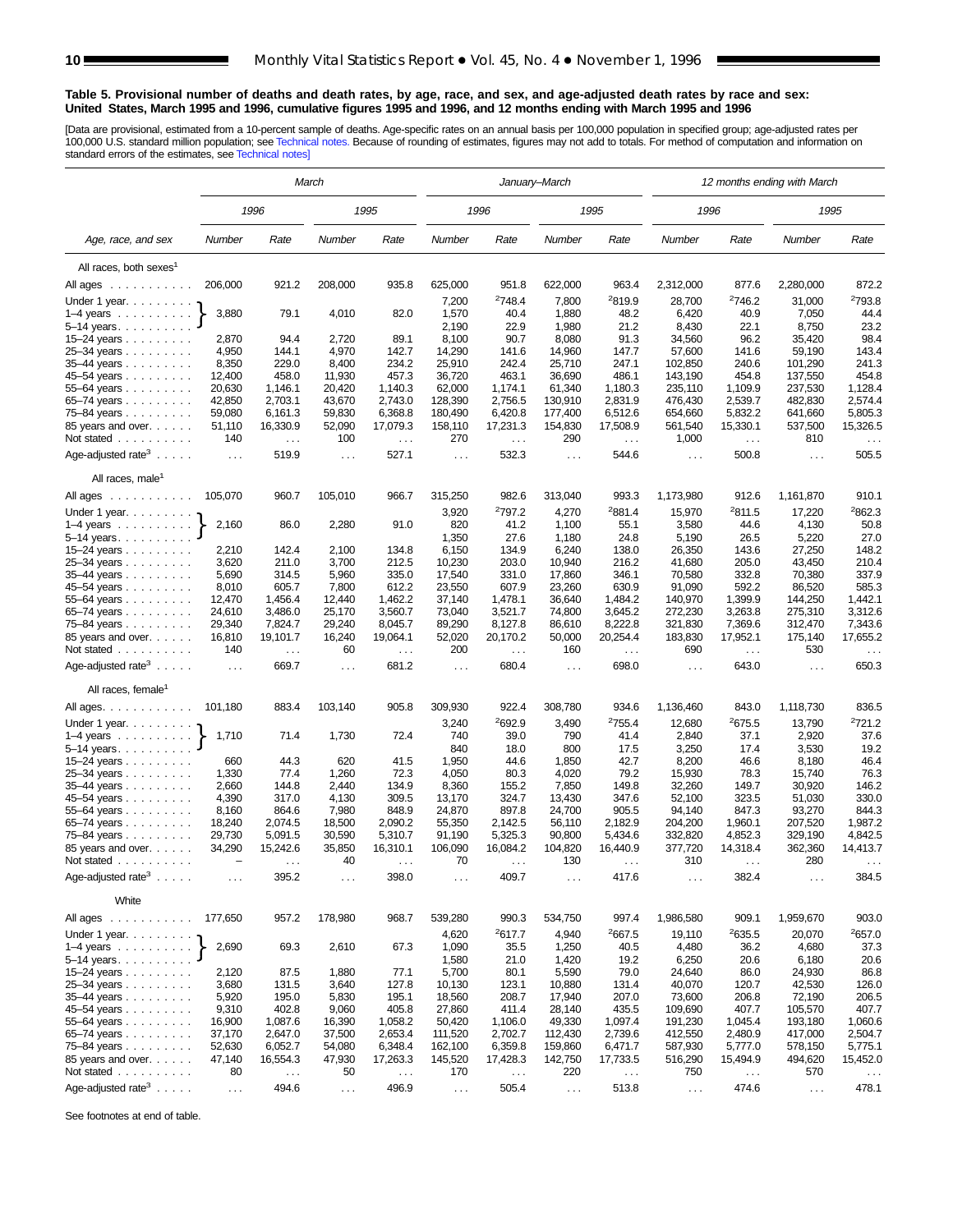### **Table 5. Provisional number of deaths and death rates, by age, race, and sex, and age-adjusted death rates by race and sex: United States, March 1995 and 1996, cumulative figures 1995 and 1996, and 12 months ending with March 1995 and 1996—Con.**

[Data are provisional, estimated from a 10-percent sample of deaths. Age-specific rates on an annual basis per 100,000 population in specified group; age-adjusted rates per<br>100,000 U.S. standard million population; see Tec

|                                                 | March         |                           |               |                           |                      |                                  | January–March        |                      | 12 months ending with March |                           |                  |                                  |  |
|-------------------------------------------------|---------------|---------------------------|---------------|---------------------------|----------------------|----------------------------------|----------------------|----------------------|-----------------------------|---------------------------|------------------|----------------------------------|--|
|                                                 |               | 1996                      |               | 1995                      |                      | 1996                             |                      | 1995                 |                             | 1996                      |                  | 1995                             |  |
| Age, race, and sex                              | Number        | Rate                      | Number        | Rate                      | Number               | Rate                             | Number               | Rate                 | Number                      | Rate                      | Number           | Rate                             |  |
| White male                                      |               |                           |               |                           |                      |                                  |                      |                      |                             |                           |                  |                                  |  |
| All ages.                                       | 89,350        | 981.0                     | 89,030        | 982.5                     | 268,480              | 1,004.7                          | 266,050              | 1,011.8              | 998,500                     | 931.4                     | 986,810          | 927.1                            |  |
|                                                 |               |                           |               |                           | 2,500                | 2651.2                           | 2,750                | 2725.7               | 10,750                      | 2697.1                    | 11,150           | <sup>2</sup> 712.9               |  |
| Under 1 year.<br>$1-4$ years $\ldots$           | 1,470         | 73.8                      | 1,460         | 73.4                      | 580                  | 36.9                             | 790                  | 49.9                 | 2,600                       | 41.0                      | 2,830            | 44.0                             |  |
| 5–14 years                                      |               |                           |               |                           | 960                  | 24.7                             | 860                  | 22.5                 | 3,800                       | 24.4                      | 3,670            | 23.8                             |  |
| 15-24 years                                     | 1,610         | 129.5                     | 1,450         | 116.0                     | 4,220                | 115.3                            | 4,260                | 117.1                | 18,450                      | 125.5                     | 18,880           | 128.1                            |  |
| 25–34 years                                     | 2,750         | 194.7                     | 2,770         | 192.6                     | 7,400                | 178.4                            | 8,100                | 193.7                | 29,600                      | 176.5                     | 31,630           | 185.5                            |  |
| 35-44 years                                     | 4,100         | 269.3                     | 4,190         | 279.7                     | 12,680               | 284.1                            | 12,680               | 291.7                | 51,180                      | 286.8                     | 50,970           | 290.8                            |  |
| 45–54 years                                     | 6,060         | 530.8                     | 5,990         | 543.5                     | 17,970               | 537.3                            | 18,040               | 565.6                | 70,310                      | 529.2                     | 66,920           | 523.3                            |  |
| $55 - 64$ years $\ldots$                        | 10,250        | 1,371.4                   | 10,200        | 1,370.8                   | 30,280               | 1,380.9                          | 29,880               | 1,383.6              | 115,890                     | 1,317.5                   | 118,590          | 1,355.2                          |  |
| 65–74 years                                     | 21,280        | 3,377.8                   | 21,820        | 3,452.2                   | 63,640               | 3,437.5                          | 64,810               | 3,532.2              | 236,990                     | 3,181.5                   | 239,860          | 3,229.1                          |  |
| 75-84 years                                     | 26,220        | 7,683.4                   | 26,450        | 7,999.7                   | 80,330               | 8,035.4                          | 78,200               | 8,160.9              | 290,710                     | 7,317.1                   | 282,350          | 7,307.2                          |  |
| 85 years and over.                              | 15,520        | 19,514.0                  | 14,670        | 19,085.9                  | 47,790               | 20,492.2                         | 45,560               | 20,455.7             | 167,650                     | 18,124.3                  | 159,570          | 17,769.5                         |  |
| Not stated                                      | 80            | $\sim$ $\sim$             | 30            | $\ldots$                  | 140                  | $\sim$ .                         | 130                  | $\sim$ $\sim$        | 550                         | $\ldots$                  | 380              | $\sim$ $\sim$                    |  |
| Age-adjusted rate <sup>3</sup> $\ldots$ .       | $\sim$ .      | 633.4                     | $\cdots$      | 641.4                     | $\sim$ $\sim$        | 642.4                            | $\ldots$             | 658.1                | $\sim$ $\sim$               | 607.9                     | $\sim$ $\sim$    | 614.1                            |  |
| White female                                    |               |                           |               |                           |                      |                                  |                      |                      |                             |                           |                  |                                  |  |
| All ages.                                       | 88,300        | 934.3                     | 89,950        | 955.5                     | 270,800              | 976.5                            | 268,700              | 983.6                | 988,090                     | 887.6                     | 972,860          | 879.9                            |  |
| Under 1 year. $\ldots$                          |               |                           |               |                           | 2,120                | 2582.4                           | 2,190                | 2606.2               | 8,360                       | 2570.6                    | 8,920            | 2598.3                           |  |
| 1–4 years $\ldots \ldots \ldots$                | 1,230         | 65.1                      | 1,150         | 60.9                      | 500                  | 33.5                             | 460                  | 30.6                 | 1,880                       | 31.2                      | 1,850            | 30.2                             |  |
| $5-14$ years                                    |               |                           |               |                           | 620                  | 16.8                             | 570                  | 15.8                 | 2,450                       | 16.6                      | 2,520            | 17.3                             |  |
| 15–24 years $\ldots$                            | 510           | 43.2                      | 430           | 36.2                      | 1,480                | 43.0                             | 1,330                | 38.6                 | 6,180                       | 44.3                      | 6,040            | 43.2                             |  |
| 25-34 years                                     | 930<br>1,830  | 67.1<br>121.0             | 880<br>1,640  | 62.4<br>110.0             | 2,730<br>5,890       | 67.1<br>132.8                    | 2,790<br>5,270       | 68.1<br>121.7        | 10,470<br>22,410            | 63.7<br>126.3             | 10,900<br>21,220 | 65.3<br>121.8                    |  |
| 35-44 years<br>45–54 years                      | 3,240         | 276.9                     | 3,070         | 271.5                     | 9,890                | 288.2                            | 10,100               | 309.0                | 39,380                      | 289.2                     | 38,640           | 294.8                            |  |
| 55-64 years                                     | 6,650         | 824.6                     | 6,190         | 769.2                     | 20,140               | 851.2                            | 19,450               | 832.8                | 75,330                      | 793.2                     | 74,580           | 788.1                            |  |
| 65–74 years                                     | 15,890        | 2,052.3                   | 15,690        | 2,008.4                   | 47,890               | 2,104.8                          | 47,620               | 2,099.1              | 175,560                     | 1,912.4                   | 177,140          | 1,921.0                          |  |
| 75-84 years                                     | 26,400        | 4,997.4                   | 27,630        | 5,301.0                   | 81,770               | 5,278.0                          | 81,660               | 5,400.5              | 297,220                     | 4,790.8                   | 295,800          | 4,812.1                          |  |
| 85 years and over.<br>Not stated                | 31,620        | 15,407.3<br>$\sim$ $\sim$ | 33,260<br>20  | 16,565.5<br>$\sim$ $\sim$ | 97,730<br>30         | 16,240.9<br>$\sim$ $\sim$ $\sim$ | 97,190<br>90         | 16,692.2<br>$\ldots$ | 348,640<br>200              | 14,484.4<br>$\sim$ $\sim$ | 335,050<br>190   | 14,548.4<br>$\sim$ $\sim$ $\sim$ |  |
| Age-adjusted $\text{rate}^3$                    | $\cdots$      | 378.4                     | $\cdots$      | 375.1                     | $\cdots$             | 391.7                            | $\cdots$             | 393.5                | $\ddotsc$                   | 362.9                     | $\cdots$         | 364.1                            |  |
| <b>Black</b>                                    |               |                           |               |                           |                      |                                  |                      |                      |                             |                           |                  |                                  |  |
| All ages.                                       | 24,970        | 881.2                     | 25,420        | 907.1                     | 76,040               | 915.2                            | 77,020               | 947.7                | 286,070                     | 859.6                     | 283,340          | 863.4                            |  |
| Under 1 year.                                   |               |                           |               |                           | 2,300                | <sup>2</sup> 1,469.9             | 2,570                | <sup>2</sup> 1,674.4 | 8,670                       | <sup>2</sup> 1,385.0      | 9,800            | 21,543.3                         |  |
| $1-4$ years $\ldots$ $\ldots$ .<br>5-14 years.  | 970           | 126.5                     | 1,280         | 167.9                     | 400<br>510           | 65.3<br>34.4                     | 610<br>460           | 97.7<br>31.8         | 1,650<br>1,810              | 66.5<br>30.6              | 2,110<br>2,070   | 84.1<br>35.5                     |  |
| 15-24 years                                     | 690           | 149.0                     | 720           | 156.0                     | 2,120                | 155.9                            | 2,120                | 158.4                | 8,600                       | 157.4                     | 9,110            | 168.3                            |  |
| 25-34 years                                     | 1,130         | 246.4                     | 1,240         | 268.6                     | 3,720                | 276.5                            | 3,760                | 280.2                | 15,810                      | 292.2                     | 14,950           | 274.6                            |  |
| 35-44 years                                     | 2,210         | 495.1                     | 2,340         | 535.6                     | 6,770                | 517.6                            | 7,140                | 564.1                | 26,760                      | 512.3                     | 26,650           | 524.5                            |  |
| 45-54 years                                     | 2,710         | 951.7                     | 2,490         | 919.6                     | 7,870                | 944.6                            | 7,470                | 955.2                | 29,940                      | 909.2                     | 28,250           | 905.2                            |  |
| 55-64 years                                     | 3,290         | 1,810.0                   | 3,510         | 1,954.0                   | 10,320               | 1,935.4                          | 10,520               | 2,020.2              | 38,770                      | 1,815.1                   | 38,860           | 1,853.1                          |  |
| 65-74 years                                     | 4,980         | 3,616.0                   | 5,310         | 3,885.7                   | 14,790               | 3,658.4                          | 16,250               | 4,100.3              | 56,210                      | 3,469.8                   | 58,160           | 3,616.9                          |  |
| 75–84 years                                     | 5,480         | 7,720.7                   | 4,980         | 7,115.9                   | 15,920               | 7,651.6                          | 15,470               | 7,628.4              | 57,870                      | 6,947.2                   | 55,780           | 6,712.4                          |  |
| 85 years and over.                              | 3,460         | 14,641.7                  | 3,500         | 15,150.6                  | 11,230               | 16,148.8                         | 10,570               | 15,745.1             | 39,740                      | 14,243.7                  | 37,380           | 14,952.0                         |  |
| Not stated $\ldots$ , $\ldots$                  | 60            |                           | 50            |                           | 100                  |                                  | 70                   |                      | 230                         |                           | 220              | $\cdots$                         |  |
| Age-adjusted rate <sup>3</sup> $\ldots$ .       | $\sim$ $\sim$ | 771.9                     | $\sim$        | 803.2                     | $\sim$ $\sim$ $\sim$ | 798.8                            | $\sim$ $\sim$ $\sim$ | 839.1                | $\sim$ $\sim$ $\sim$        | 758.6                     | $\sim$ $\sim$    | 771.4                            |  |
| <b>Black male</b>                               |               |                           |               |                           |                      |                                  |                      |                      |                             |                           |                  |                                  |  |
| All ages.                                       | 13,760        | 1,023.4                   | 13,830        | 1,040.6                   | 41,340<br>1,250      | 1,048.2<br>21,584.6              | 41,300<br>1,330      | 1,071.5<br>21,701.2  | 154,200<br>4,680            | 976.8<br>21,471.7         | 153,360<br>5,440 | 984.8<br>21,689.4                |  |
| Under 1 year.<br>$1-4$ years<br>$5 - 14$ years. | 550           | 141.4                     | 740           | 191.4                     | 200<br>310           | 64.4<br>41.2                     | 290<br>290           | 93.1<br>39.5         | 840<br>1,160                | 66.7<br>38.7              | 1,110<br>1,270   | 87.3<br>43.0                     |  |
| 15–24 years                                     | 560           | 241.6                     | 580           | 251.5                     | 1,760                | 260.1                            | 1,730                | 260.2                | 6,880                       | 251.8                     | 7,300            | 269.9                            |  |
| 25-34 years                                     | 770           | 354.7                     | 900           | 412.3                     | 2,540                | 397.2                            | 2,660                | 419.2                | 10,890                      | 425.6                     | 10,620           | 412.1                            |  |
| 35-44 years                                     | 1,420         | 681.2                     | 1,580         | 775.1                     | 4,450                | 728.8                            | 4,750                | 802.7                | 17,730                      | 727.2                     | 17,730           | 747.2                            |  |
| 45-54 years                                     | 1,740         | 1,348.0                   | 1,560         | 1,271.1                   | 5,040                | 1,332.0                          | 4,620                | 1,300.8              | 18,780                      | 1,257.9                   | 17,460           | 1,233.9                          |  |
| 55-64 years                                     | 1,950         | 2,467.6                   | 1,980         | 2,536.8                   | 6,110                | 2,635.8                          | 5,960                | 2,633.9              | 22,150                      | 2,386.9                   | 22,540           | 2,466.1                          |  |
| 65-74 years                                     | 2,960         | 5,154.4                   | 2,850         | 5,015.9                   | 8,240                | 4,888.1                          | 8,690                | 5,270.9              | 30,710                      | 4,549.6                   | 31,080           | 4,659.7                          |  |
| 75-84 years                                     | 2,660         | 10,229.7                  | 2,400         | 9,450.9                   | 7,710                | 10,112.2                         | 7,310                | 9,926.0              | 26,720                      | 8,818.5                   | 25,860           | 8,620.0                          |  |
| 85 years and over.                              | 1,100         | 16,233.9                  | 1,210         | 18,033.9                  | 3,670                | 18,291.3                         | 3,640                | 18,686.4             | 13,520                      | 16,691.4                  | 12,810           | 17,547.9                         |  |
| Not stated                                      | 60            | $\sim$ $\sim$             | 30            | $\sim$ $\sim$             | 60                   | $\sim$ $\sim$                    | 30                   | $\sim$ $\sim$        | 130                         | $\sim$ $\sim$             | 140              | $\sim$ $\sim$                    |  |
| Age-adjusted rate <sup>3</sup>                  | $\sim$ $\sim$ | 1,057.8                   | $\sim$ $\sim$ | 1,074.0                   | $\sim$ $\sim$        | 1,079.5                          | $\sim$ .             | 1,109.4              | $\sim$ $\sim$               | 1,008.4                   | $\cdots$         | 1,025.5                          |  |

See footnotes at end of table.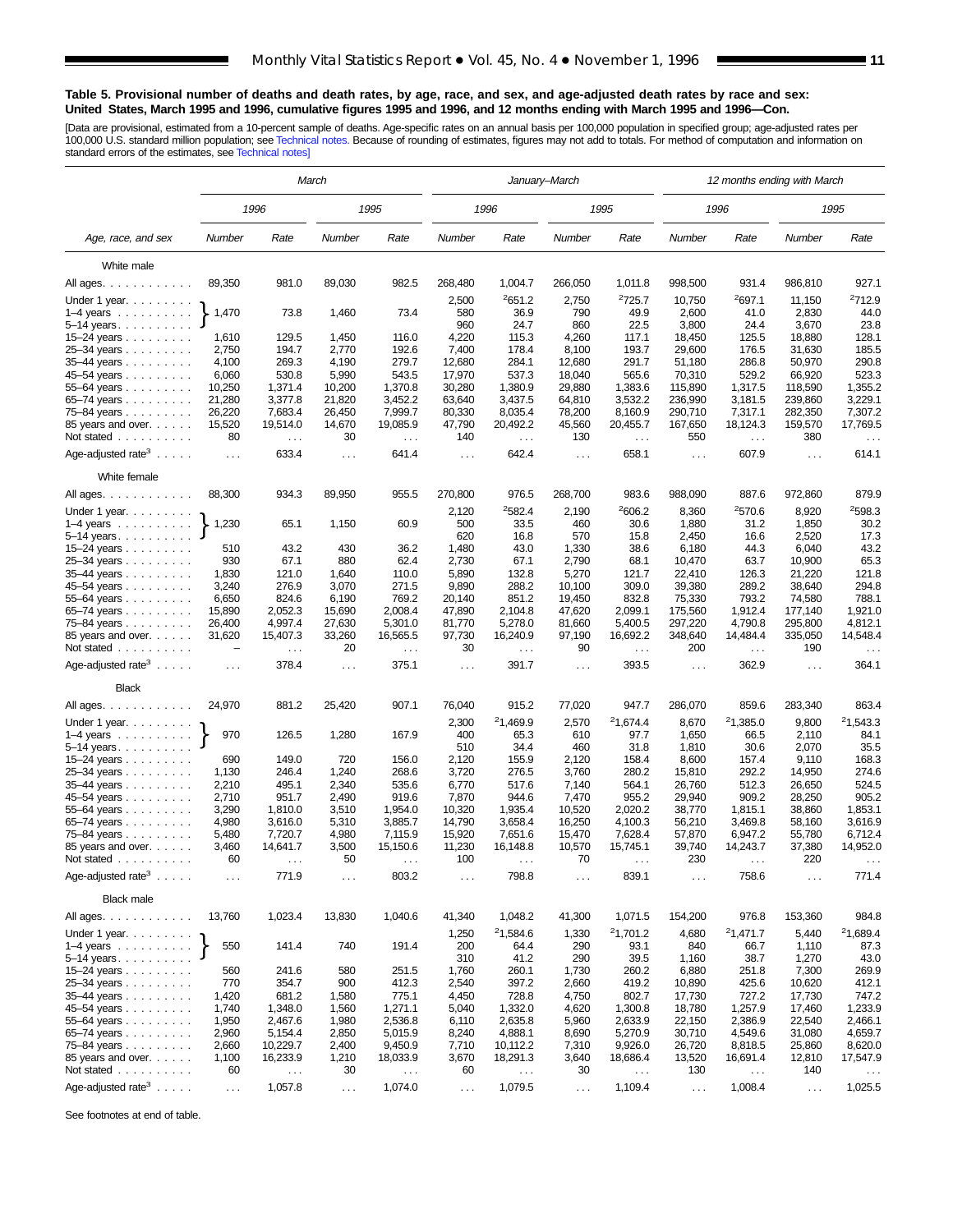### **Table 5. Provisional number of deaths and death rates, by age, race, and sex, and age-adjusted death rates by race and sex: United States, March 1995 and 1996, cumulative figures 1995 and 1996, and 12 months ending with March 1995 and 1996—Con.**

[Data are provisional, estimated from a 10-percent sample of deaths. Age-specific rates on an annual basis per 100,000 population in specified group; age-adjusted rates per 100,000 U.S. standard million population; see [Technical notes.](#page-16-0) Because of rounding of estimates, figures may not add to totals. For method of computation and information on standard errors of the estimates, see [Technical notes\]](#page-16-0)

|                                                                                                     |                                  |                                           | March                            |                                           |                                  |                                           | January-March                    |                                           |                                      | 12 months ending with March               |                                      |                                           |
|-----------------------------------------------------------------------------------------------------|----------------------------------|-------------------------------------------|----------------------------------|-------------------------------------------|----------------------------------|-------------------------------------------|----------------------------------|-------------------------------------------|--------------------------------------|-------------------------------------------|--------------------------------------|-------------------------------------------|
|                                                                                                     |                                  | 1996                                      |                                  | 1995                                      |                                  | 1996                                      |                                  | 1995                                      |                                      | 1996                                      |                                      | 1995                                      |
| Age, race, and sex                                                                                  | Number                           | Rate                                      | <b>Number</b>                    | Rate                                      | <b>Number</b>                    | Rate                                      | <b>Number</b>                    | Rate                                      | Number                               | Rate                                      | <b>Number</b>                        | Rate                                      |
| <b>Black female</b>                                                                                 |                                  |                                           |                                  |                                           |                                  |                                           |                                  |                                           |                                      |                                           |                                      |                                           |
| All ages.                                                                                           | 11,200                           | 752.1                                     | 11,590                           | 786.7                                     | 34,710                           | 794.8                                     | 35,710                           | 836.0                                     | 131,870                              | 753.8                                     | 129,980                              | 753.9                                     |
| Under 1 year. $\ldots$<br>1–4 years $\ldots \ldots \ldots$<br>5-14 years. J<br>15–24 years $\ldots$ | 420<br>130                       | 111.1<br>56.2                             | 540<br>140                       | 143.8<br>60.6                             | 1,050<br>200<br>200<br>350       | 21,352.3<br>66.2<br>27.4<br>51.5          | 1,240<br>320<br>180<br>390       | 21,647.1<br>105.8<br>25.3<br>58.2         | 3,990<br>810<br>650<br>1,720         | 21,295.5<br>66.2<br>22.3<br>63.0          | 4,350<br>1,000<br>800<br>1,800       | 21,389.8<br>80.8<br>27.9<br>66.5          |
| 25-34 years<br>35-44 years<br>45-54 years                                                           | 350<br>790<br>960                | 144.9<br>332.0<br>616.7                   | 350<br>760<br>930                | 143.8<br>326.1<br>628.2                   | 1,180<br>2,320<br>2,830          | 166.6<br>332.6<br>621.2                   | 1.100<br>2,390<br>2,850          | 155.5<br>355.5<br>666.5                   | 4.920<br>9,030<br>11,160             | 172.6<br>324.1<br>620.0                   | 4,330<br>8,920<br>10,800             | 151.0<br>329.4<br>633.1                   |
| 55-64 years<br>65-74 years<br>75-84 years<br>85 years and over.                                     | 1,340<br>2,020<br>2,820<br>2,360 | 1,304.2<br>2,515.7<br>6.270.1<br>14,001.6 | 1,530<br>2,460<br>2,580<br>2,290 | 1,506.2<br>3,081.3<br>5.786.2<br>13,970.4 | 4,210<br>6,550<br>8,220<br>7,560 | 1,396.7<br>2,778.9<br>6,222.1<br>15,279.5 | 4,560<br>7,570<br>8.160<br>6,920 | 1.548.5<br>3,267.3<br>6.311.7<br>14,541.2 | 16,620<br>25,500<br>31,150<br>26,220 | 1.375.8<br>2,698.4<br>5.877.4<br>13,242.4 | 16,320<br>27,080<br>29,920<br>24,570 | 1,379.5<br>2,877.8<br>5,634.7<br>13,881.4 |
| Not stated<br>Age-adjusted rate <sup>3</sup> $\ldots$ .                                             | $\qquad \qquad -$<br>$\cdots$    | $\sim$ $\sim$ $\sim$<br>551.8             | 20<br>$\cdots$                   | $\sim$ $\sim$ $\sim$<br>595.3             | 40<br>$\cdots$                   | $\cdots$<br>582.3                         | 40<br>$\cdots$                   | $\sim$ $\sim$ $\sim$<br>632.3             | 100<br>$\cdots$                      | $\sim$ $\sim$ $\sim$<br>565.1             | 80<br>$\cdots$                       | $\sim$ $\sim$ $\sim$<br>574.4             |

. . . Category not applicable.

– Quantity zero.

<sup>1</sup>Includes races other than white and black.

<sup>2</sup>Death rates (based on population estimates) differ from infant mortality rates (based on live births); for "Under 1 year" see [table 9](#page-15-0) for infant mortality rates.

<sup>3</sup>For method of computation, see [Technical notes.](#page-16-0)

NOTES: Figures include all revisions received from the States. Cumulative and 12-month figures for the current year reflect revisions received for previous months, and figures for earlier years<br>may differ from those previo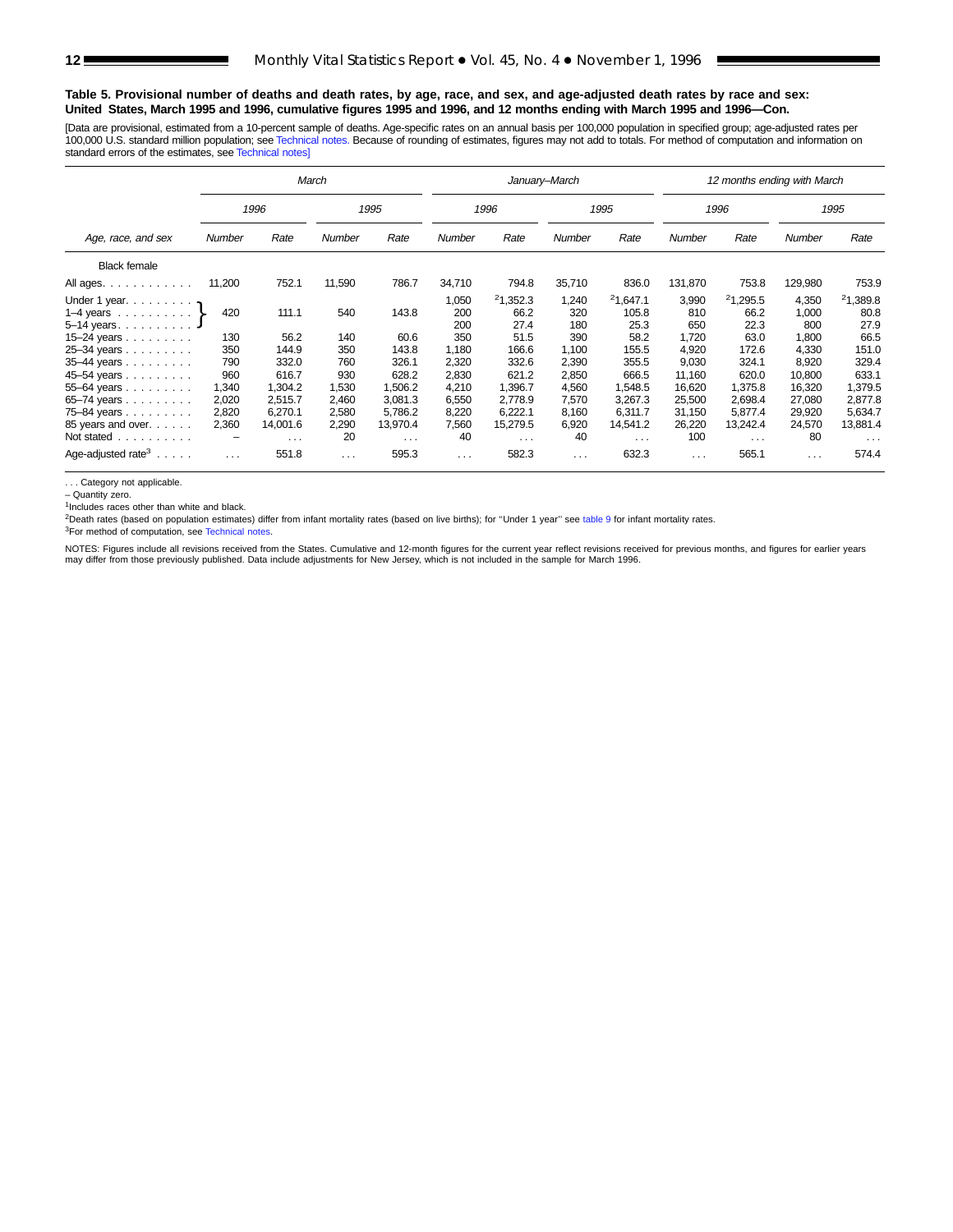### <span id="page-12-0"></span>Table 6. Provisional number of deaths and death rates for 72 selected causes, Human immunodeficiency virus infection, and Alzheimer's disease: United States, March 1995 and 1996, cumulative figures 1995 and 1996, and 12 months ending with March 1995 and 1996

[Data are provisional, estimated from <sup>a</sup> 10-percent sample of deaths. Rates on an annual basis per 100,000 estimated population. Because of rounding of estimates, figures may not add to totals. For method of computation and information on standard errors of the estimates, see [Technical](#page-16-0) notes. For explanation of asterisks preceding cause-of-death categories, see [Technical](#page-16-0) notes]

|                                                                                                 |                                 | March   |                          | January-March |         |       |         | 12 months ending with March |               |       |               |         |
|-------------------------------------------------------------------------------------------------|---------------------------------|---------|--------------------------|---------------|---------|-------|---------|-----------------------------|---------------|-------|---------------|---------|
|                                                                                                 | 1996                            |         | 1995                     |               | 1996    |       | 1995    |                             | 1996          |       | 1995          |         |
| Cause of death (Based on the Ninth Revision, International Classification of Diseases, 1975)    | Number                          | Rate    | Number                   | Rate          | Number  | Rate  | Number  | Rate                        | <b>Number</b> | Rate  | <b>Number</b> | Rate    |
|                                                                                                 | 206,000                         | 921.2   | 208,000                  | 935.8         | 625,000 | 951.8 | 622,000 | 963.4                       | 2,312,000     | 877.6 | 2,280,000     | 872.2   |
|                                                                                                 | $\overline{\phantom{a}}$<br>130 | 0.6     | 60                       |               | 310     | 0.5   | 160     | 0.2                         | 790           | 0.3   | 670           | 0.3     |
|                                                                                                 | 100                             |         | 180                      | 0.8           | 320     | 0.5   | 490     | 0.8                         | 1.200         | 0.5   | 1,560         | 0.6     |
|                                                                                                 | 70                              |         | 140                      | 0.6           | 270     | 0.4   | 380     | 0.6                         | 960           | 0.4   | 1,170         | 0.4     |
|                                                                                                 | 30                              |         | 40                       |               | 50      |       | 110     | 0.2                         | 240           | 0.1   | 390           | 0.1     |
|                                                                                                 | 10                              |         |                          |               | 10      |       |         |                             | 20            |       |               |         |
|                                                                                                 |                                 |         | 10                       |               |         |       | 10      |                             |               |       | 10            |         |
|                                                                                                 | 30                              |         | 30                       |               | 100     |       | 90      |                             | 310           | 0.1   | 300           | 0.1     |
|                                                                                                 | 1,620                           | 7.2     | 1,870                    | 8.4           | 5,670   | 8.6   | 6,020   | 9.3                         | 20,850        | 7.9   | 19,970        | 7.6     |
|                                                                                                 |                                 |         |                          |               |         |       |         |                             |               |       |               |         |
|                                                                                                 | $\equiv$                        | $\star$ | $\overline{\phantom{0}}$ |               |         |       |         |                             |               |       | 10            | $\star$ |
|                                                                                                 | 290                             | 1.3     | 300                      | 1.3           | 890     | 1.3   | 890     | 1.4                         | 3,530         | 1.3   | 2,980         | 1.1     |
|                                                                                                 |                                 |         | 20                       |               |         |       | 70      |                             | 60            |       | 110           | 0.0     |
| All other infectious and parasitic                                                              |                                 |         |                          |               |         |       |         |                             |               |       |               |         |
| diseases <sup>1</sup> 001–003,005,020–032,037,039–041,*042–*044,046–054,056–066,071–088,098–139 | 3,710                           | 16.6    | 4,500                    | 20.2          | 11,160  | 17.0  | 12,780  | 19.8                        | 47,390        | 18.0  | 47,920        | 18.3    |
|                                                                                                 |                                 |         |                          |               |         |       |         |                             |               |       |               |         |
| Malignant neoplasms, including neoplasms of lymphatic and hematopoietic tissues  140-208        | 46,500                          | 207.7   | 45,430                   | 204.2         | 139,460 | 212.3 | 136,330 | 211.2                       | 539,580       | 204.8 | 538,360       | 205.9   |
|                                                                                                 | 700                             | 3.1     | 770                      | 3.4           | 2,010   | 3.1   | 2,260   | 3.5                         | 7,730         | 2.9   | 8,020         | 3.1     |
| Malignant neoplasms of digestive organs and peritoneum150–159                                   | 10,660                          | 47.6    | 10,690                   | 48.0          | 32,340  | 49.2  | 31,490  | 48.8                        | 126,100       | 47.9  | 126,610       | 48.4    |
|                                                                                                 | 13,880                          | 62.0    | 13,040                   | 58.6          | 41,210  | 62.7  | 39,510  | 61.2                        | 156,640       | 59.5  | 154,710       | 59.2    |
|                                                                                                 | 3,640                           | 16.2    | 3,680                    | 16.5          | 11,200  | 17.0  | 11,440  | 17.7                        | 43,780        | 16.6  | 44,480        | 17.0    |
|                                                                                                 | 5,220                           | 23.3    | 5,190                    | 23.3          | 15,110  | 23.0  | 15,570  | 24.1                        | 60,340        | 22.9  | 61,900        | 23.7    |
|                                                                                                 | 1,970                           | 8.8     | 2,090                    | 9.4           | 5,970   | 9.1   | 6,020   | 9.3                         | 23,040        | 8.7   | 22,040        | 8.4     |
|                                                                                                 | 5,750                           | 25.7    | 5,350                    | 24.0          | 17,040  | 26.0  | 16,240  | 25.2                        | 66,400        | 25.2  | 66,640        | 25.5    |
|                                                                                                 | 1,720                           | 7.7     | 1,670                    | 7.5           | 5,470   | 8.3   | 4,790   | 7.4                         | 20,300        | 7.7   | 19,410        | 7.4     |
|                                                                                                 | 2,960                           | 13.2    | 2,950                    | 13.3          | 9,110   | 13.8  | 9,000   | 14.0                        | 35,260        | 13.4  | 34,550        | 13.2    |
| Benign neoplasms, carcinoma in situ, and neoplasms of uncertain behavior and                    |                                 |         |                          |               |         |       |         |                             |               |       |               |         |
|                                                                                                 | 650                             | 2.9     | 900                      | 4.0           | 2.040   | 3.1   | 2.510   | 3.9                         | 7.920         | 3.0   | 8.180         | 3.1     |
|                                                                                                 | 5,530                           | 24.7    | 5,130                    | 23.1          | 16,110  | 24.5  | 15,810  | 24.5                        | 58,640        | 22.3  | 55,900        | 21.4    |
|                                                                                                 | 370                             | 1.6     | 330                      | 1.5           | 1,160   | 1.8   | 960     | 1.5                         | 4.030         | 1.5   | 3.250         | 1.2     |
|                                                                                                 | 370                             | 1.6     | 380                      | 1.7           | 950     | 1.5   | 1.220   | 1.9                         | 4.020         | 1.5   | 4.370         | 1.7     |
|                                                                                                 | 50                              |         | 60                       |               | 190     | 0.3   | 280     | 0.4                         | 700           | 0.3   | 890           | 0.3     |
|                                                                                                 | 84,050                          | 375.4   | 86,880                   | 390.5         | 258,090 | 392.9 | 259,200 | 401.5                       | 941,400       | 357.3 | 934,850       | 357.6   |
|                                                                                                 | 65.010                          | 290.3   | 67.680                   | 304.2         | 200,300 | 304.9 | 200.590 | 310.7                       | 730.580       | 277.3 | 726.570       | 277.9   |
| Rheumatic fever and rheumatic heart disease390–398                                              | 630                             | 2.8     | 590                      | 2.6           | 1.450   | 2.2   | 1.550   | 2.4                         | 4.930         | 1.9   | 5.630         | 2.2     |
|                                                                                                 | 2,190                           | 9.8     | 2,120                    | 9.5           | 7,010   | 10.7  | 6,450   | 10.0                        | 25,050        | 9.5   | 23,720        | 9.1     |
|                                                                                                 | 110                             | 0.5     | 320                      | 1.4           | 610     | 0.9   | 770     | 1.2                         | 2.180         | 0.8   | 2.510         | 1.0     |
|                                                                                                 | 41.770                          | 186.6   | 43.540                   | 195.7         | 129.690 | 197.5 | 131.280 | 203.3                       | 475.820       | 180.6 | 478.400       | 183.0   |
|                                                                                                 | 18.520                          | 82.7    | 19.960                   | 89.7          | 58.670  | 89.3  | 60.450  | 93.6                        | 215.410       | 81.8  | 222.260       | 85.0    |
|                                                                                                 | 220                             | 1.0     | 190                      | 0.8           | 670     | 1.0   | 750     | 1.2                         | 2,520         | 1.0   | 2,640         | 1.0     |
|                                                                                                 | 60                              |         | 60                       |               | 210     | 0.3   | 220     | 0.3                         | 720           | 0.3   | 860           | 0.3     |
| Old myocardial infarction and other forms of                                                    |                                 |         |                          |               |         |       |         |                             |               |       |               |         |
|                                                                                                 | 22.970                          | 102.6   | 23,340                   | 104.9         | 70.130  | 106.8 | 69.850  | 108.2                       | 257.170       | 97.6  | 252,630       | 96.6    |
|                                                                                                 | 1,640                           | 7.3     | 1,550                    | 7.0           | 4,590   | 7.0   | 4,380   | 6.8                         | 15,740        | 6.0   | 14,820        | 5.7     |
|                                                                                                 | 18.670                          | 83.4    | 19,550                   | 87.9          | 56,960  | 86.7  | 56,170  | 87.0                        | 206,850       | 78.5  | 201.490       | 77.1    |
|                                                                                                 | 1.080                           | 4.8     | 1,120                    | 5.0           | 3,350   | 5.1   | 3,360   | 5.2                         | 12,470        | 4.7   | 10.820        | 4.1     |
|                                                                                                 | 14,200                          | 63.4    | 14,310                   | 64.3          | 43,270  | 65.9  | 43,460  | 67.3                        | 156,560       | 59.4  | 154,630       | 59.2    |
|                                                                                                 | 2,010                           | 9.0     | 2,050                    | 9.2           | 6,190   | 9.4   | 6,060   | 9.4                         | 21,830        | 8.3   | 21,530        | 8.2     |
| Cerebral thrombosis and unspecified occlusion of cerebral arteries 434.0,434.9                  | 1,180                           | 5.3     | 1,250                    | 5.6           | 3,410   | 5.2   | 3.880   | 6.0                         | 12,930        | 4.9   | 14.780        | 5.7     |
|                                                                                                 | 60                              |         | 20                       |               | 140     | 0.2   | 130     | 0.2                         | 660           | 0.3   | 780           | 0.3     |
|                                                                                                 |                                 |         |                          |               |         |       |         |                             |               |       |               |         |
| All other and late effects of cerebrovascular diseases 430,433,435–438                          | 10,950                          | 48.9    | 10,990                   | 49.4          | 33,530  | 51.0  | 33,390  | 51.7                        | 121,150       | 46.0  | 117,550       | 45.0    |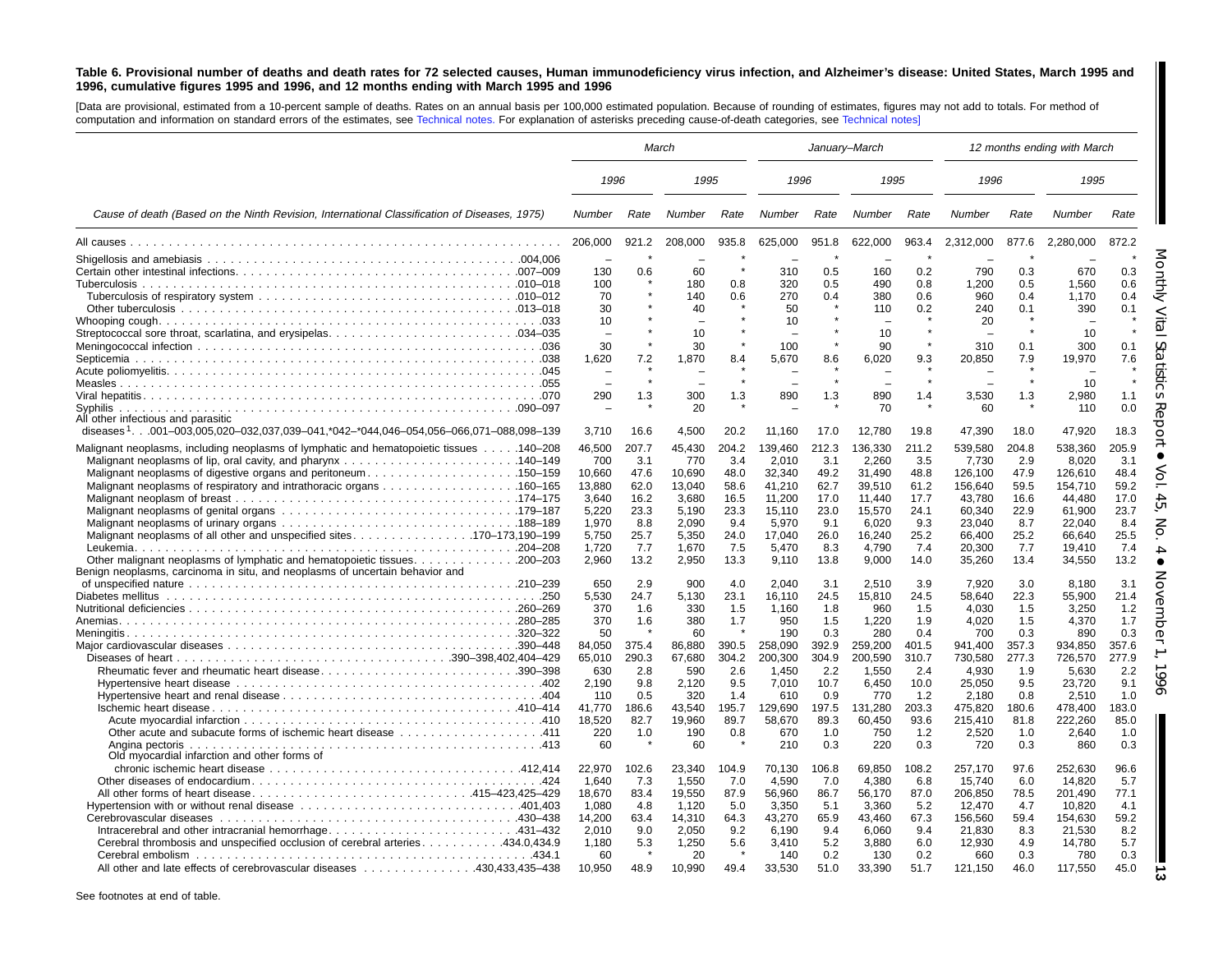#### Table 6. Provisional number of deaths and death rates for 72 selected causes, Human immunodeficiency virus infection, and Alzheimer's disease: United States, March 1995 and 1996, cumulative figures 1995 and 1996, and 12 months ending with March 1995 and 1996-Con. **14**

[Data are provisional, estimated from <sup>a</sup> 10-percent sample of deaths. Rates on an annual basis per 100,000 estimated population. Because of rounding of estimates, figures may not add to totals. For method of computation and information on standard errors of the estimates, see [Technical](#page-16-0) notes. For explanation of asterisks preceding cause-of-death categories, see [Technical](#page-16-0) notes]

|                                                                                                                                                 | March                              |                                       |                                             |                              |                                      | January-March                                  |                                      |                            |                                           |                                 | 12 months ending with March               |                                 |
|-------------------------------------------------------------------------------------------------------------------------------------------------|------------------------------------|---------------------------------------|---------------------------------------------|------------------------------|--------------------------------------|------------------------------------------------|--------------------------------------|----------------------------|-------------------------------------------|---------------------------------|-------------------------------------------|---------------------------------|
|                                                                                                                                                 | 1996                               |                                       | 1995                                        |                              | 1996                                 |                                                | 1995                                 |                            | 1996                                      |                                 | 1995                                      |                                 |
| Cause of death (Based on the Ninth Revision, International Classification of Diseases, 1975)                                                    | Number                             | Rate                                  | Number                                      | Rate                         | Number                               | Rate                                           | Number                               | Rate                       | Number                                    | Rate                            | Number                                    | Rate                            |
| Cerebrovascular diseases-Con.<br>Atherosclerosis                                                                                                | 1.270                              | 5.7                                   | 1.470                                       | 6.6                          | 4.200                                | 6.4                                            | 4.680                                | 7.2                        | 15,910                                    | 6.0                             | 16.790                                    | 6.4                             |
|                                                                                                                                                 | 2,480                              | 11.1                                  | 2,290                                       | 10.3                         | 6,960                                | 10.6                                           | 7,110                                | 11.0                       | 25,870                                    | 9.8                             | 26,040                                    | 10.0                            |
|                                                                                                                                                 | 60<br>8.070<br>7,980               | -8<br>36.0<br>35.6                    | 100<br>9,010<br>8,840                       | $\pmb{\ast}$<br>40.5<br>39.7 | 170<br>25,810<br>25,390              | 0.2<br>39.3<br>38.6                            | 220<br>26,230<br>25,890              | 0.3<br>40.6<br>40.1        | 500<br>79,750<br>79,190                   | 0.2<br>30.3<br>30.1             | 450<br>78,220<br>77,790                   | 0.2<br>29.9<br>29.8             |
| Chronic obstructive pulmonary diseases and allied conditions490-496                                                                             | 90<br>10,480<br>350<br>1,720       | 46.8<br>1.6<br>7.7                    | 170<br>10,600<br>380<br>1,930               | 0.8<br>47.6<br>1.7<br>8.7    | 420<br>30,920<br>1.160<br>5,080      | 0.6<br>47.1<br>1.8<br>7.7                      | 340<br>31,540<br>970<br>5,710        | 0.5<br>48.9<br>1.5<br>8.8  | 560<br>102,930<br>3,170<br>16,780         | 0.2<br>39.1<br>1.2<br>6.4       | 430<br>101,070<br>3.330<br>17,860         | 0.2<br>38.7<br>1.3<br>6.8       |
| 0ther chronic obstructive pulmonary diseases and allied conditions494–496                                                                       | 550<br>7,860                       | 2.5<br>35.1                           | 490<br>7,800                                | 2.2<br>35.1                  | 1.280<br>23,400                      | 1.9<br>35.6                                    | 1.690<br>23,170                      | 2.6<br>35.9                | 5.100<br>77,870                           | 1.9<br>29.6                     | 5.180<br>74,700                           | 2.0<br>28.6                     |
| Hernia of abdominal cavity and intestinal obstruction without                                                                                   | 460<br>80                          | 2.1                                   | 480<br>20                                   | 2.2                          | 1.430<br>140                         | 2.2<br>0.2                                     | 1.480<br>90                          | 2.3                        | 5,840<br>450                              | 2.2<br>0.2                      | 5.920<br>340                              | 2.3<br>0.1                      |
|                                                                                                                                                 | 550<br>2,540<br>220<br>2.500<br>30 | 2.5<br>11.3<br>1.0<br>11.2<br>$\star$ | 560<br>2,250<br>220<br>2.330<br>10          | 2.5<br>10.1<br>1.0<br>10.5   | 1.730<br>6.720<br>680<br>7.420<br>60 | 2.6<br>10.2<br>1.0<br>11.3                     | 1.650<br>6,800<br>720<br>7.090<br>50 | 2.5<br>10.5<br>1.1<br>11.0 | 6,050<br>25,010<br>2,660<br>25,960<br>290 | 2.3<br>9.5<br>1.0<br>9.9<br>0.1 | 5.990<br>25.960<br>2.660<br>25.060<br>210 | 2.3<br>9.9<br>1.0<br>9.6<br>0.1 |
| Chronic glomerulonephritis, nephritis and nephropathy, not specified as<br>Renal failure, disorders resulting from impaired renal function, and | 160                                | 0.7                                   | 60                                          |                              | 500                                  | 0.8                                            | 380                                  | 0.6                        | 1,460                                     | 0.6                             | 1.610                                     | 0.6                             |
|                                                                                                                                                 | 2,310<br>90<br>30                  | 10.3                                  | 2,260<br>30<br>70                           | 10.1                         | 6.860<br>260<br>130                  | 10.4<br>0.4<br>0.2                             | 6.660<br>180<br>120                  | 10.3<br>0.3<br>0.2         | 24,210<br>810<br>440                      | 9.2<br>0.3<br>0.2               | 23,230<br>870<br>410                      | 8.9<br>0.3<br>0.2               |
| Other complications of pregnancy, childbirth, and the puerperium 640–676                                                                        | 30<br>10<br>20<br>1,030            | 4.6                                   | 10<br>$\overline{\phantom{a}}$<br>10<br>810 | $\star$<br>$\star$<br>3.6    | 60<br>10<br>50<br>2,830              | $\pmb{\ast}$<br>$\star$<br>$\pmb{\ast}$<br>4.3 | 80<br>$\equiv$<br>80<br>2.760        | $\star$<br>4.3             | 300<br>30<br>270<br>11,620                | 0.1<br>0.1<br>4.4               | 350<br>30<br>320<br>11.380                | 0.1<br>0.1<br>4.4               |
| Certain conditions originating in the perinatal period760–779<br>Birth trauma, intrauterine hypoxia, birth asphyxia, and                        | 1,120<br>250                       | 5.0<br>1.1                            | 1,180<br>150                                | 5.3<br>0.7                   | 3,160<br>540                         | 4.8<br>0.8                                     | 3,420<br>470                         | 5.3<br>0.7                 | 13,150<br>2,050                           | 5.0<br>0.8                      | 14,070<br>2,150                           | 5.4<br>0.8                      |
|                                                                                                                                                 | 870<br>3,420<br>19,640             | 3.9<br>15.3<br>87.7                   | 1.030<br>3,640<br>19,140                    | 4.6<br>16.4<br>86.0          | 2.620<br>11,250<br>60,280            | 4.0<br>17.1<br>91.8                            | 2.950<br>11,000<br>57,100            | 4.6<br>17.0<br>88.5        | 11.100<br>42,470<br>216,630               | 4.2<br>16.1<br>82.2             | 11.920<br>40,560<br>203,040               | 4.6<br>15.5<br>77.7             |
|                                                                                                                                                 | 7,730<br>3.850<br>3,880            | 34.5<br>17.2<br>17.3                  | 7,020<br>3.250<br>3,770                     | 31.5<br>14.6<br>16.9         | 22,280<br>10.510<br>11,780           | 33.9<br>16.0<br>17.9                           | 20,840<br>9.640<br>11,200            | 32.3<br>14.9<br>17.3       | 91,240<br>44.640<br>46,600                | 34.6<br>16.9<br>17.7            | 88,510<br>42.740<br>45,770                | 33.9<br>16.4<br>17.5            |
|                                                                                                                                                 | 2.530<br>2,020<br>230              | 11.3<br>9.0<br>1.0                    | 2.750<br>1,770<br>120                       | 12.4<br>7.9<br>0.5           | 7.020<br>5,770<br>620                | 10.7<br>8.8<br>0.9                             | 7.460<br>5,640<br>580                | 11.6<br>8.7<br>0.9         | 29.400<br>22,510<br>2,320                 | 11.2<br>8.5<br>0.9              | 30.640<br>23,240<br>2,520                 | 11.7<br>8.9<br>1.0              |
|                                                                                                                                                 | 3.260<br>1.960                     | 14.6<br>8.7                           | 3.790<br>1.860                              | 17.0<br>8.4                  | 9.740<br>6,210                       | 14.8<br>9.5                                    | 10,950<br>5.680                      | 17.0<br>8.8                | 41,150<br>21,000                          | 15.6<br>8.0                     | 41.440<br>19,010                          | 15.9<br>7.3                     |

- Quantity zero. \* Figure does not meet standards of reliability or precision; see [Technical](#page-16-0) notes. 0.0 Quantity more than zero but less than 0.05.

1Includes data for deaths due to Human immunodeficiency virus infection (categories \*042–\*044) shown separately below; see [Technical](#page-16-0) notes.

<sup>2</sup>Included in All other infectious and parasitic diseases shown above.

NOTES: Figures include all revisions received from the States. Cumulative and 12-month figures for the current year reflect revisions received for previous months, and figures for earlier years may differ from those previo adjustments for New Jersey, which is not included in the sample for March 1996.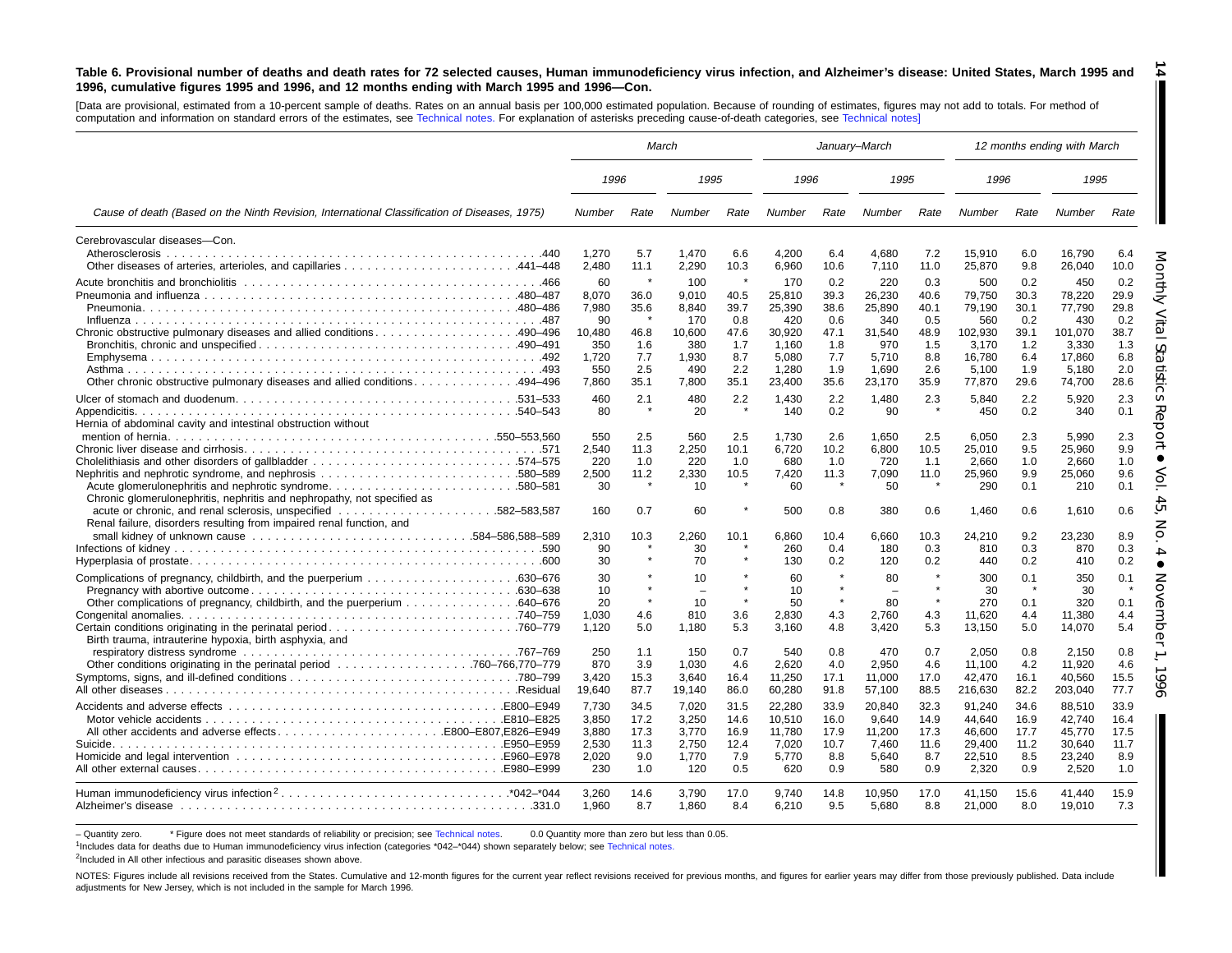### Table 7. Provisional number of deaths and death rates for 16 selected subcategories of Malignant neoplasms, including neoplasms of lymphatic and hematopoietic tissues: United States, March 1995 and 1996, cumulative figures 1995 and 1996, and 12 months ending with March 1995 and 1996

[Data are provisional, estimated from a 10-percent sample of deaths. Rates on an annual basis per 100,000 estimated population. Because of rounding of estimates, figures may not add to totals. For method of computation and information on standard errors of the estimates, see [Technical](#page-16-0) notes]

|                                                                                                                                                                                                                                                                                                                                            |                                                                            |                                                                     | March                                                                        |                                                                     |                                                                                      | January-March                                                       |                                                                                    |                                                                     |                                                                                               |                                                                     | 12 months ending with March                                                                   |                                                                     |
|--------------------------------------------------------------------------------------------------------------------------------------------------------------------------------------------------------------------------------------------------------------------------------------------------------------------------------------------|----------------------------------------------------------------------------|---------------------------------------------------------------------|------------------------------------------------------------------------------|---------------------------------------------------------------------|--------------------------------------------------------------------------------------|---------------------------------------------------------------------|------------------------------------------------------------------------------------|---------------------------------------------------------------------|-----------------------------------------------------------------------------------------------|---------------------------------------------------------------------|-----------------------------------------------------------------------------------------------|---------------------------------------------------------------------|
|                                                                                                                                                                                                                                                                                                                                            | 1996                                                                       |                                                                     | 1995                                                                         |                                                                     | 1996                                                                                 |                                                                     | 1995                                                                               |                                                                     | 1996                                                                                          |                                                                     | 1995                                                                                          |                                                                     |
| Cause of death (Based on the Ninth Revision, International Classification of Diseases, 1975)                                                                                                                                                                                                                                               |                                                                            | Rate                                                                | Number                                                                       | Rate                                                                | Number                                                                               | Rate                                                                | Number                                                                             | Rate                                                                | Number                                                                                        | Rate                                                                | Number                                                                                        | Rate                                                                |
| Malignant neoplasms, including neoplasms of lymphatic and hematopoietic tissues <sup>1</sup> 140–208<br>Malignant neoplasms of colon, rectum, rectosigmoid junction, and anus 153,154                                                                                                                                                      | 46,500<br>890<br>1,020<br>5,000<br>2,480<br>13,410<br>500                  | 207.7<br>4.0<br>4.5<br>22.3<br>11.1<br>59.9<br>2.2                  | 45,430<br>1,020<br>1,160<br>4,900<br>2,200<br>12,550<br>610                  | 204.2<br>4.6<br>5.2<br>22.0<br>9.9<br>56.4<br>2.7                   | 139,460<br>2,840<br>3,240<br>14,830<br>6,860<br>39,840<br>1,370                      | 212.3<br>4.3<br>4.9<br>22.6<br>10.4<br>60.6<br>2.1                  | 136,330<br>2,820<br>3,430<br>14,360<br>6,660<br>37,980<br>1,720                    | 211.2<br>4.4<br>5.3<br>22.3<br>10.3<br>58.8<br>2.7                  | 539,580<br>10,380<br>13,620<br>56,290<br>27,570<br>151,510<br>6,670                           | 204.8<br>3.9<br>5.2<br>21.4<br>10.5<br>57.5<br>2.5                  | 538,360<br>11,140<br>13,780<br>58,140<br>26,590<br>149,190<br>7,200                           | 205.9<br>4.3<br>5.3<br>22.2<br>10.2<br>57.1<br>2.8                  |
| Malignant neoplasms of body of uterus and of uterus, part unspecified 179,182<br>Malignant neoplasms of kidney and other and unspecified urinary organs 189<br>Malignant neoplasms of brain and other and unspecified parts of nervous system 191,192<br>Hodgkin's disease<br>Multiple myeloma and other immunoproliferative neoplasms 203 | 470<br>590<br>1,040<br>2,990<br>990<br>970<br>1,140<br>150<br>1,820<br>990 | 2.1<br>2.6<br>4.6<br>13.4<br>4.4<br>4.3<br>5.1<br>0.7<br>8.1<br>4.4 | 360<br>490<br>1,260<br>2,940<br>1,020<br>1,070<br>930<br>170<br>1,830<br>950 | 1.6<br>2.2<br>5.7<br>13.2<br>4.6<br>4.8<br>4.2<br>0.8<br>8.2<br>4.3 | 1,100<br>1,450<br>3,400<br>8,690<br>3,040<br>2,930<br>3,200<br>510<br>5,850<br>2,750 | 1.7<br>2.2<br>5.2<br>13.2<br>4.6<br>4.4<br>4.9<br>0.8<br>8.9<br>4.2 | 890<br>1,490<br>3,590<br>9,150<br>3,120<br>2,900<br>2,830<br>360<br>5,920<br>2,730 | 1.4<br>2.3<br>5.5<br>14.2<br>4.8<br>4.5<br>4.4<br>0.6<br>9.1<br>4.2 | 4,980<br>6,070<br>13.400<br>34,080<br>11,460<br>11,580<br>11,910<br>1,680<br>23,190<br>10,380 | 1.9<br>2.3<br>5.1<br>12.9<br>4.3<br>4.4<br>4.5<br>0.6<br>8.8<br>3.9 | 4,370<br>5,950<br>14,050<br>35,650<br>10,860<br>11,180<br>12,050<br>1,480<br>22,800<br>10,260 | 1.7<br>2.3<br>5.4<br>13.6<br>4.2<br>4.3<br>4.6<br>0.6<br>8.7<br>3.9 |

<sup>1</sup>Includes figures for subcategories not shown.

NOTES: Figures include all revisions received from the States. Cumulative and 12-month figures for the current year reflect revisions received for previous months, and figures for earlier years may differ from those previo adjustments for New Jersey, which is not included in the sample for March 1996.

### Table 8. Provisional number of deaths and death rates for firearm mortality: United States, March 1995 and 1996, cumulative figures 1995 and 1996, and 12 months ending **with March 1995 and 1996**

[Data are provisional, estimated from a 10-percent sample of deaths. Rates on an annual basis per 100,000 estimated population. Because of rounding of estimates, figures may not add to totals. For method of computation and information on standard errors of the estimates, see [Technical](#page-16-0) notes]

|                                                                                                                                                                       |                             |                   | March                      |            |                             |                   | January–March               |                   |                                  |                                    | 12 months ending with March      |                          |
|-----------------------------------------------------------------------------------------------------------------------------------------------------------------------|-----------------------------|-------------------|----------------------------|------------|-----------------------------|-------------------|-----------------------------|-------------------|----------------------------------|------------------------------------|----------------------------------|--------------------------|
|                                                                                                                                                                       | 1996                        |                   | 1995                       |            | 1996                        |                   | 1995                        |                   | 1996                             |                                    | 1995                             |                          |
| Cause of death (Based on the Ninth Revision, International Classification of Diseases, 1975)                                                                          |                             | Rate              | Number                     | Rate       | Number                      | Rate              | Number                      | Rate              | Number                           | Rate                               | Number                           | Rate                     |
|                                                                                                                                                                       | 3,310                       | 14.8              | 3.220                      | 14.5       | 9.130                       | 13.9              | 9.130                       | 14.1              | 35.550                           | 13.5                               | 38,010                           | 14.5                     |
| E922.<br>Homicide and legal intervention by firearmsE965.0–E965.4.E970<br>Injury by firearms, undetermined whether accidentally or purposely inflicted. E985.0–E985.4 | 130<br>1,630<br>1.500<br>40 | 0.6<br>7.3<br>6.7 | 90<br>1.840<br>1.270<br>20 | 8.3<br>5.7 | 360<br>4.540<br>4.170<br>60 | 0.5<br>6.9<br>6.3 | 390<br>4.680<br>3.980<br>90 | 0.6<br>7.2<br>6.1 | 1.340<br>17.840<br>16.150<br>220 | $0.5^{\circ}$<br>6.8<br>6.1<br>0.1 | 1.640<br>19.260<br>16.770<br>340 | 0.6<br>7.4<br>6.4<br>0.1 |

\* Figure does not meet standarts of reliability or precision; see [Technical](#page-16-0) notes.

NOTES: Figures include all revisions received from the States. Cumulative and 12-month figures for the current year reflect revisions received for previous months, and figures for earlier years may differ from those previo adjustments for New Jersey, which is not included in the sample for March 1996.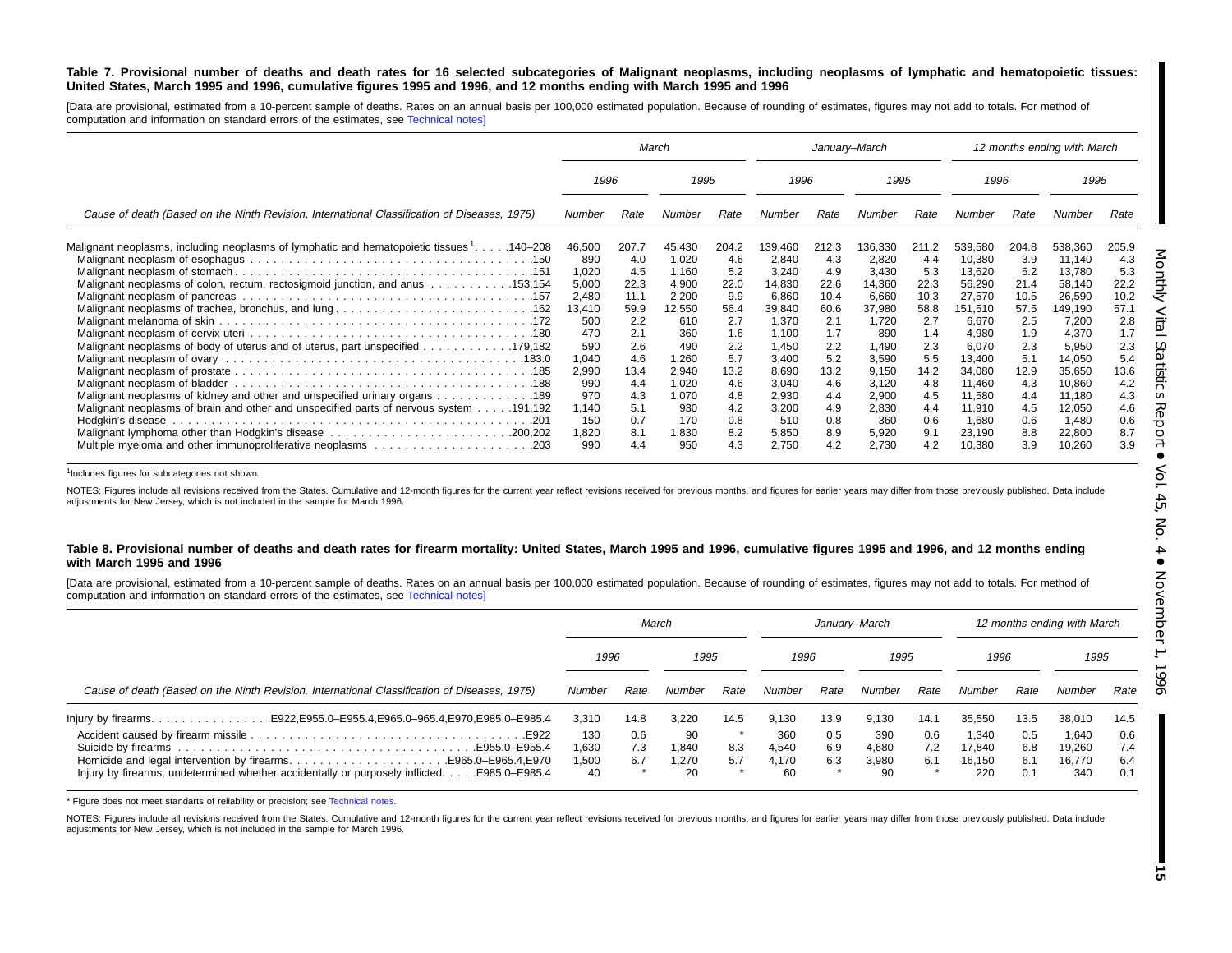### <span id="page-15-0"></span>Table 9. Provisional number of deaths under 1 year and infant mortality rates, by age and for 10 selected causes: United States, March 1995 and 1996, cumulative figures **1995 and 1996, and 12 months ending with March 1995 and 1996**

[Data are provisional, estimated from <sup>a</sup> 10-percent sample of deaths. Rates on an annual basis per 100,000 live births. Because of rounding of estimates, figures may not add to totals. For method of computation and information on standard errors of the estimates, see [Technical](#page-16-0) notes]

|                                                                                                      | March                                                   |                                        |                                                   | January-March                  |                                                             |                                                        |                                                                  | 12 months ending with March                             |                                                                        |                                                                     |                                                                       |                                                                      |
|------------------------------------------------------------------------------------------------------|---------------------------------------------------------|----------------------------------------|---------------------------------------------------|--------------------------------|-------------------------------------------------------------|--------------------------------------------------------|------------------------------------------------------------------|---------------------------------------------------------|------------------------------------------------------------------------|---------------------------------------------------------------------|-----------------------------------------------------------------------|----------------------------------------------------------------------|
|                                                                                                      | 1996                                                    |                                        | 1995                                              |                                | 1996                                                        |                                                        | 1995                                                             |                                                         | 1996                                                                   |                                                                     | 1995                                                                  |                                                                      |
| Age and cause of death (Based on the Ninth Revision, International Classification of Diseases, 1975) | Number                                                  | Rate                                   | Number                                            | Rate                           | Number                                                      | Rate                                                   | Number                                                           | Rate                                                    | Number                                                                 | Rate                                                                | Number                                                                | Rate                                                                 |
|                                                                                                      | 2,500                                                   | 758.8                                  | 2,700                                             | 801.8                          | 200.'                                                       | 750.4                                                  | 7,800                                                            | 800.1                                                   | 28.700                                                                 | 743.5                                                               | 31.000                                                                | 786.5                                                                |
|                                                                                                      | 1,570<br>910                                            | 478.7<br>277.4                         | 1,580<br>1,100                                    | 473.4<br>329.6                 | 4,370<br>2,790                                              | 458.0<br>292.4                                         | 4,800<br>2,970                                                   | 494.6<br>306.0                                          | 18,240<br>10.410                                                       | 472.7<br>269.8                                                      | 19.600<br>11,410                                                      | 496.8<br>289.2                                                       |
| 480–487                                                                                              | 30<br>30<br>580<br>320<br>40<br>30<br>160<br>540<br>290 | 176.8<br>97.6<br>48.8<br>164.6<br>88.4 | 40<br>480<br>330<br>20<br>40<br>100<br>690<br>320 | 143.8<br>98.9<br>206.7<br>95.9 | 50<br>110<br>.540<br>830<br>80<br>140<br>300<br>.760<br>810 | 11.5<br>161.4<br>87.0<br>14.7<br>31.4<br>184.5<br>84.9 | 40<br>110<br>1,590<br>1,010<br>30<br>120<br>290<br>890. ا<br>850 | 11.3<br>163.8<br>104.1<br>12.4<br>29.9<br>194.8<br>87.6 | 200<br>350<br>6,120<br>3,380<br>240<br>480<br>240. ا<br>7.610<br>2,870 | 5.2<br>9.1<br>158.6<br>87.6<br>6.2<br>12.4<br>32.7<br>197.2<br>74.4 | 230<br>370<br>6,690<br>3,980<br>180<br>520<br>1,390<br>7,790<br>3,420 | 5.8<br>9.4<br>169.6<br>100.9<br>4.6<br>13.2<br>35.2<br>197.4<br>86.7 |
| All other causes<br>.Residual                                                                        | 470                                                     | 143.3                                  | 670                                               | 200.7                          | .550                                                        | 162.5                                                  | 1,830                                                            | 188.6                                                   | 6,160                                                                  | 159.6                                                               | 6,460                                                                 | 163.7                                                                |

\* Figure does not meet standards of reliability or precision; see [Technical](#page-16-0) notes.

– Quantity zero.

NOTES: Figures include all revisions received from the States. Cumulative and 12-month figures for the current year reflect revisions received for previous months, and figures for earlier years may differ from those previo

**16**

H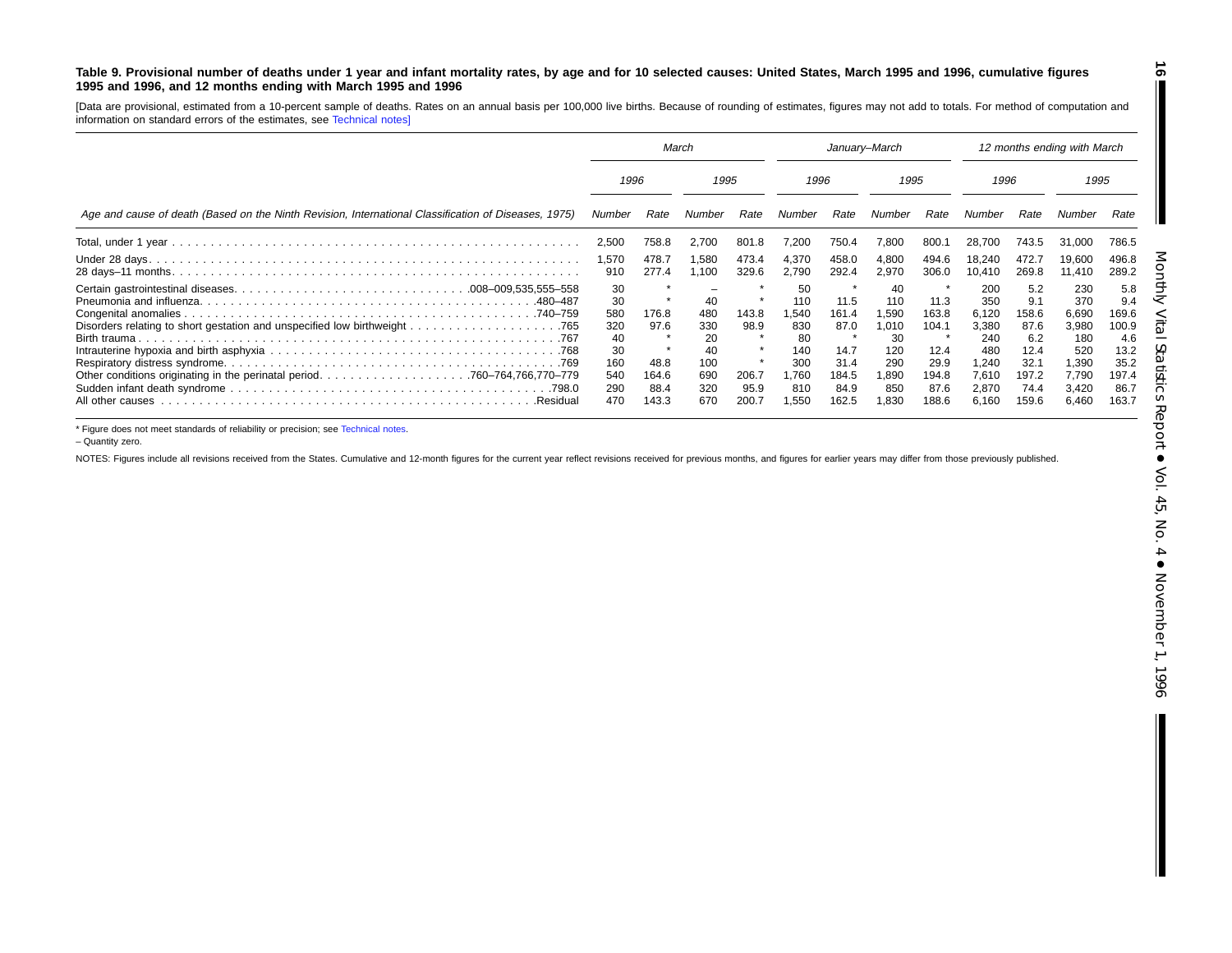# <span id="page-16-0"></span>**Technical notes**

# **Nature and sources of data**

Data in this report are provisional unless otherwise specified and include only events occurring within the United States (50 States and the District of Columbia). Mortality data exclude fetal deaths. Data for the Commonwealth of Puerto Rico are not included in the U.S. totals.

Birth, death, and infant death figures in [tables 2](#page-6-0) and [4](#page-8-0) for each State are estimates by State of residence. These estimates are derived by applying adjustment ratios to the actual counts of certificates for all events occurring in the State and received in registration offices during a 1-month period regardless of date of the event. The adjustment ratios for each data year represent the observed relationship between final State occurrence and residence figures for the three most recent years for which final data were available and are expressed as a single ratio for each State. As in previous years, monthly State marriage and divorce figures represent the actual count of all events occurring in the State (State of occurrence) that were received in the registration offices during the 1-month period. Delay in the receipt of certificates in a registration office may result in a low State figure for a given month followed by a high figure for the month(s) in which the delayed records are received. Data for previous months and cumulative data include revised figures received from the States.

Figures for births, deaths, and infant deaths for California in [tables 2](#page-6-0) and [4](#page-8-0) contain adjustments for varying lengths of State reporting periods. Figures for Texas for all events shown in [tables 2–4](#page-6-0) also are adjusted for varying lengths of State reporting periods. The figures for both States are adjusted by the ratio between the number of days in the data month and the number of days in the State reporting period. The adjusted figures are included in the U.S. totals shown elsewhere in this report.

U.S. totals for births, deaths, and infant deaths are based on the State estimates by State of residence and, therefore, in effect, exclude events to nonresidents of the United States. Events to nonresidents of the United States are included in all

marriage and divorce figures. The effect of excluding events to nonresidents from the U.S. totals is small.

# Provisional totals for the United States include estimates for State data shown as not available. Provisional totals for births and marriages for the entire United States include adjustments for observed differences between provisional and final monthly figures.

Divorce figures include reported annulments. The monthly national divorce estimate is obtained by multiplying the total for the reporting areas by the ratio observed between the most recent final annual divorce total for the United States and the provisional total for the reporting areas combined.

*Random variation*—Although the counts in this report are not subject to sampling variability (except the Current Mortality Sample), they may be affected by random variation. When the number of events is small and the probability of such an event is small, considerable caution must be observed in interpreting the data. Such infrequent events may be assumed to follow a Poisson probability distribution. For this distribution a simple approximation may be used to estimate the random variation as follows:

If *N* is the number of events in the population and *R* is the corresponding rate, the chances are 19 in 20 that

1. 
$$
N - 2\sqrt{N}
$$
 and  $N + 2\sqrt{N}$ 

covers the ''true'' number of events.

2. 
$$
R-2
$$
  $\frac{R}{\sqrt{N}}$  and  $R+2$   $\frac{R}{\sqrt{N}}$ 

covers the ''true'' rate.

If the rate  $R_1$  corresponding to  $N_1$ events is compared with the rate  $R_2$  corresponding to  $N_2$  events, the difference between the two rates may be regarded as statistically significant at the 0.05 level if it exceeds

$$
2\sqrt{\frac{R_1^2}{N_1} + \frac{R_2^2}{N_2}}
$$

Additional information on random variation in numbers of events, rates, and ratios may be found in the technical appendixes of *Vital Statistics of the United States, 1990, Volumes I and II.*

# **Rates**

Rates are on an annual basis and, except for infant mortality rates, are per 1,000 or 100,000 estimated population residing in the United States. The populations used for computing these rates are furnished by the U.S. Bureau of the Census. Rates shown in this report beginning with 1992 were computed using populations based on the 1990 Census enumeration comparable to those used for final data. Monthly rates are based on populations estimated for the specific month. Year-to-date rates are averages of monthly rates that have been weighted by the number of days in the corresponding months. Rates for 12-month periods are the sum of events for the period per population estimated at the midpoint of the period.

Infant mortality rates are deaths under 1 year of age for the specified period (monthly, year-to-date, or 12-month period) per 1,000 or 100,000 live births. Births used for computing monthly and year-to-date infant mortality rates are adjusted for monthly variation in the number of births. Births used to compute 12-month rates do not contain this adjustment. Births used for computing infant mortality rates are not corrected for observed differences between provisional and final monthly figures as described earlier in ''Nature and sources of data.'' Because monthly infant mortality rates are based on relatively few events, they are highly variable. Therefore, comparisons of monthly infant mortality rates should be interpreted cautiously; see ''Random variation.''

Age-adjusted death rates are used to compare relative mortality risks across groups and over time. However, they should be viewed as constructs or indexes rather than as direct or actual measures of mortality risk. Statistically, they are weighted averages of the age-specific death rates, where the weights represent the fixed population proportions by age. See chapter 5 of an earlier report (1). The age-adjusted death rates presented in this report were computed by the direct method, that is, by applying age-specific death rates to the U.S. standard million population (2). See also chapter 10 of an earlier report (1). Age groups in [table 5](#page-9-0) were used to compute the age-adjusted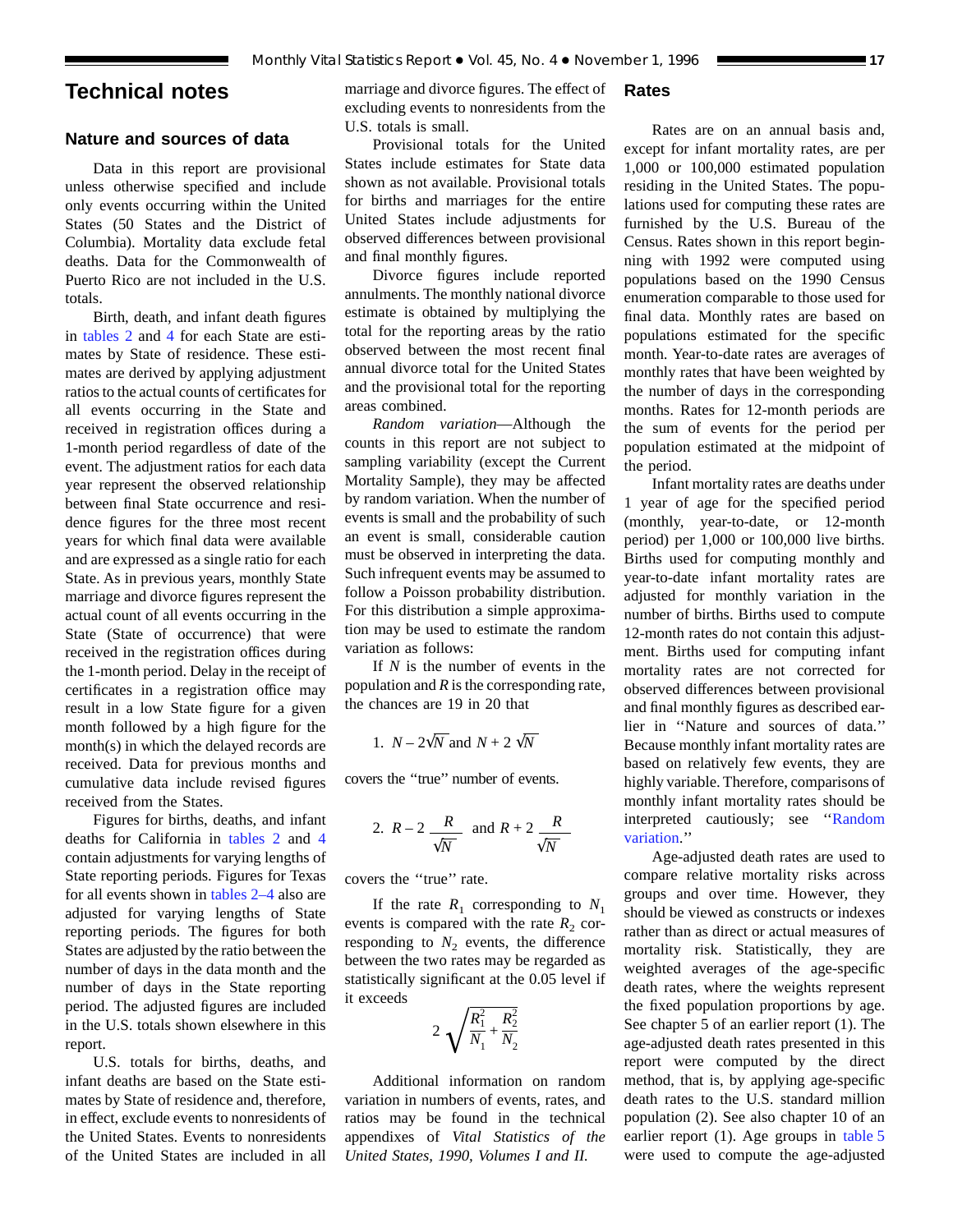rates shown in that table. It is important not to compare age-adjusted rates with crude rates.

# **Current Mortality Sample**

The Current Mortality Sample (CMS) is a 10-percent systematic sample of death certificates drawn each month after the certificates are counted in the State registration offices. Deaths and death rates for the United States by age, race, sex, and cause are estimated based on the sample. Because of the additional time required to select and process the certificates, data based on the CMS are published 1 month after publication of the U.S. and State counts. Complete information concerning the underlying cause of death sometimes is not available when the sample is drawn. As a result estimates based on sample counts for certain causes are biased. Correction for bias is not made in this report.

Estimated numbers of deaths based on the sample were proportionately adjusted to be consistent with estimates based on the count of death certificates received in State registration offices.

*HIV infection*—Beginning with data for 1987, the National Center for Health Statistics introduced categories \*042– \*044 for classifying and coding Human immunodeficiency virus (HIV) infection. The asterisks before the categories indicate that these codes are not part of the

*Ninth Revision, International Classification of Diseases.* Deaths classified to these categories are included in All other infectious and parasitic diseases in the List of 72 Selected Causes of Death and are also shown separately at the bottom of [table 6.](#page-12-0)

*Sampling variability*—Because the estimates of deaths and death rates presented in this report with the exception of total deaths and deaths under 1 year are based on a sample of death certificates, they are subject to sampling variability. The estimated relative standard error in the following table is a measure of the

**Relative standard errors for estimated numbers of deaths from the Current Mortality Sample expressed as a percent of the estimate**

|                                                                                                                         | Relative standard error<br>of estimate (as percent)                                         |                                                                                                    |  |  |
|-------------------------------------------------------------------------------------------------------------------------|---------------------------------------------------------------------------------------------|----------------------------------------------------------------------------------------------------|--|--|
| <b>Estimated number</b><br>of deaths                                                                                    | 170,000<br>estimated<br>deaths<br>each month                                                | 2,000,000<br>estimated<br>deaths<br>each year                                                      |  |  |
| 10<br>20<br>50.<br>100<br>200<br>500<br>1.000<br>2,000<br>5,000<br>10,000<br>20,000<br>50.000<br>$100,000$<br>$200,000$ | 94.9<br>67.1<br>424<br>30.0<br>212<br>13.4<br>9.5<br>6.7<br>4.2<br>2.9<br>2.0<br>1.1<br>0.6 | 94.9<br>67.1<br>424<br>30.0<br>21.2<br>13.4<br>9.5<br>6.7<br>42<br>3.0<br>2.1<br>1.3<br>0.9<br>0.6 |  |  |
| $500,000$<br>$1,000,000$                                                                                                |                                                                                             | 04<br>0 2                                                                                          |  |  |

sampling error of the estimated number of deaths (or of the estimated death rate) expressed as a percent of the estimate. The first column refers to monthly estimates; the second to annual; cumulative year-to-date totals fall between the two.

The chances are about 2 in 3 that the percent difference between an estimate and the result of a complete count is less than the percent shown. The chances are about 19 in 20 that the percent difference is less than twice the percent shown. A figure based on 100 or fewer estimated deaths has a relative standard error of 30 percent or more and is, therefore, considered unreliable. A rate based on 100 or fewer estimated deaths has been replaced by an asterisk.

Unless otherwise specified comparisons made in the text between death rates based on the CMS were statistically significant at the 0.05 level of significance. Lack of comment in the text about any two rates does not mean that the difference was tested and found not to be significant at this level.

# **References**

1. Feinleib M, Zarate AO, eds. Reconsidering age adjustment procedures: Workshop proceedings. National Center for Health Statistics. Vital Health Stat 4(29). 1992.

2. Grove RD, Hetzel AM. Vital statistics rates in the United States, 1940–1960. Public Health Service. Washington: National Center for Health Statistics. 1968.